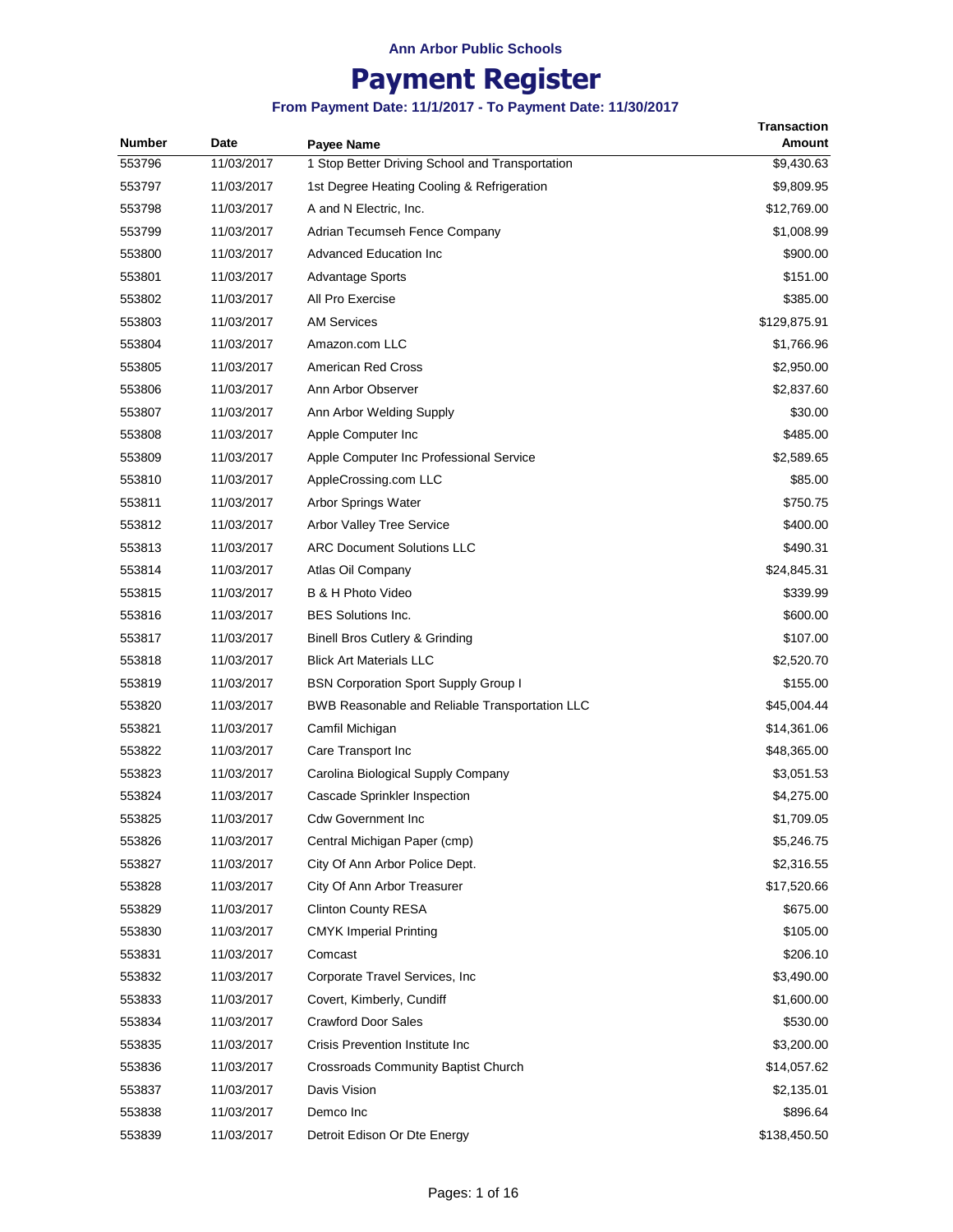## **Payment Register**

| 553840 | 11/03/2017 | Detroit Salt Company Llc                         | \$4,921.11   |
|--------|------------|--------------------------------------------------|--------------|
| 553841 | 11/03/2017 | Dew-El Corporation                               | \$2,600.00   |
| 553842 | 11/03/2017 | Dollar Bill Copying                              | \$180.85     |
| 553843 | 11/03/2017 | Dows Equipment                                   | \$1,367.00   |
| 553844 | 11/03/2017 | <b>EAI Education</b>                             | \$2,150.44   |
| 553845 | 11/03/2017 | <b>Educational Visions Alliance Inc</b>          | \$3,375.00   |
| 553846 | 11/03/2017 | <b>EKS Services, Inc.</b>                        | \$970.00     |
| 553847 | 11/03/2017 | Enchanted Florist Inc.                           | \$650.00     |
| 553848 | 11/03/2017 | Enterprise Rent-A-Car                            | \$1,457.63   |
| 553849 | 11/03/2017 | Envelope Printery Inc, The Csinc                 | \$322.00     |
| 553850 | 11/03/2017 | ExploreLearning, LLC                             | \$3,295.00   |
| 553851 | 11/03/2017 | Ferguson Enterprises, Inc.                       | \$449.86     |
| 553852 | 11/03/2017 | Fiber Link Inc                                   | \$2,157.25   |
| 553853 | 11/03/2017 | Follett School Solutions, Inc.                   | \$908.05     |
| 553854 | 11/03/2017 | <b>G-Powers Training</b>                         | \$470.00     |
| 553855 | 11/03/2017 | GCA Education Services, Inc.                     | \$467,345.45 |
| 553856 | 11/03/2017 | Getaway Tours Inc                                | \$1,745.00   |
| 553857 | 11/03/2017 | Gordon Food Service                              | \$3,814.87   |
| 553858 | 11/03/2017 | Great Lakes Environmental Service, Inc.          | \$15,925.00  |
| 553859 | 11/03/2017 | <b>Heaney General Contracting</b>                | \$1,966.30   |
| 553860 | 11/03/2017 | Heinemann Greenwood Publishing                   | \$262.90     |
| 553861 | 11/03/2017 | Hewitt's Music, Inc.                             | \$443.00     |
| 553862 | 11/03/2017 | Houghton Mifflin Harcourt Publishing Company     | \$14,600.00  |
| 553863 | 11/03/2017 | <b>Howell Nature Center</b>                      | \$44,012.50  |
| 553864 | 11/03/2017 | Huron River Watershed Council                    | \$174.61     |
| 553865 | 11/03/2017 | Impressive Promotional Products Llc              | \$5,866.62   |
| 553866 | 11/03/2017 | Insectech                                        | \$1,334.00   |
| 553867 | 11/03/2017 | Integrated Design Soutions, LLC                  | \$2,487.50   |
| 553868 | 11/03/2017 | Intrastate Distributors, Inc.                    | \$297.13     |
| 553869 | 11/03/2017 | IXL Learning, Inc.                               | \$3,200.00   |
| 553870 | 11/03/2017 | J W Pepper & Sons, Inc.                          | \$524.10     |
| 553871 | 11/03/2017 | James Lee Michaels Dba Avery Systems An          | \$2,594.00   |
| 553872 | 11/03/2017 | Jennifer Kristine Evans Wolf                     | \$75.00      |
| 553873 | 11/03/2017 | Jewish Family Services Of Washtenaw Cty Inc      | \$18,813.46  |
| 553874 | 11/03/2017 | <b>JMAM Solutions, LLC</b>                       | \$46.50      |
| 553875 | 11/03/2017 | Junior Library Guild                             | \$1,100.50   |
| 553876 | 11/03/2017 | Kathy Baker                                      | \$3,243.00   |
| 553877 | 11/03/2017 | Konica Minolta Business Solutions                | \$150.38     |
| 553878 | 11/03/2017 | Learning A-Z                                     | \$1,749.00   |
| 553879 | 11/03/2017 | Learning Without Tears                           | \$1,975.50   |
| 553880 | 11/03/2017 | Let's Go Transportation Services                 | \$12,566.00  |
| 553881 | 11/03/2017 | Lin I Sheng /szechuan Empire                     | \$356.80     |
| 553882 | 11/03/2017 | Matthaei Botanical Gardens                       | \$120.00     |
| 553883 | 11/03/2017 | Max Interactive, Inc.                            | \$100.00     |
| 553884 | 11/03/2017 | Medco Supply Co (lockbox) Or Masune & Surgical S | \$37.67      |
| 553885 | 11/03/2017 | Medicolegal Services LLC                         | \$770.00     |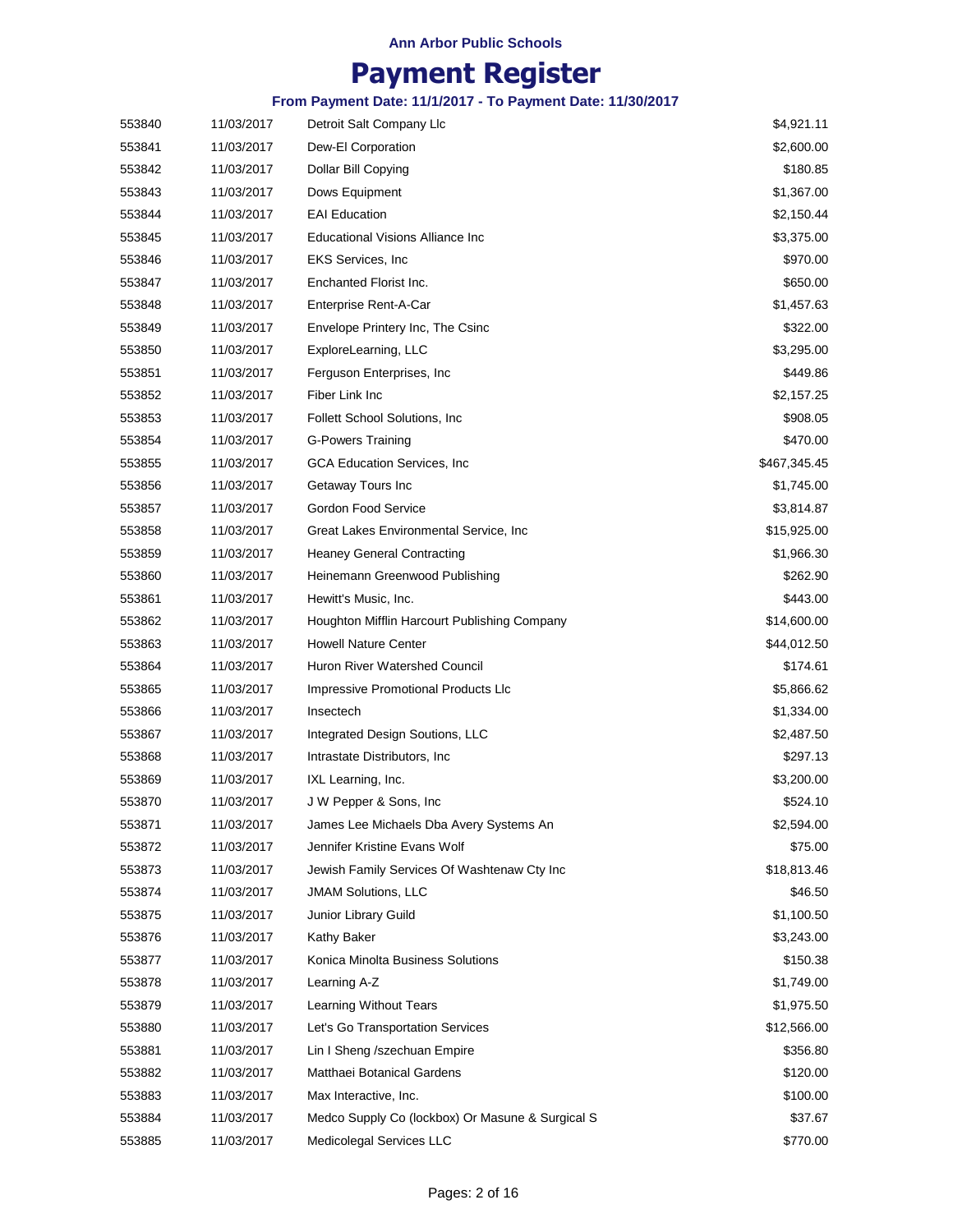## **Payment Register**

| 553886 | 11/03/2017 | <b>Meridian Winds LLC</b>                      | \$3,533.50  |
|--------|------------|------------------------------------------------|-------------|
| 553887 | 11/03/2017 | <b>Metro Waste Service</b>                     | \$1,700.00  |
| 553888 | 11/03/2017 | Mi Assoc Of Admins Of Spec Ed Maase            | \$560.00    |
| 553889 | 11/03/2017 | Mi Council Of Teachers Of Math Mctm            | \$1,560.00  |
| 553890 | 11/03/2017 | Michigan Crisis Response Association, Inc.     | \$415.00    |
| 553891 | 11/03/2017 | Michigan Elem. Middle School Principals Assoc. | \$555.00    |
| 553892 | 11/03/2017 | Michigan Feldenkrais                           | \$953.96    |
| 553893 | 11/03/2017 | Michigan Water Polo Assoc                      | \$480.00    |
| 553894 | 11/03/2017 | Microdata Systems Ltd                          | \$568.00    |
| 553895 | 11/03/2017 | Midwest Laser Sales & Services Inc.            | \$6,458.00  |
| 553896 | 11/03/2017 | Minitab, Inc.                                  | \$800.00    |
| 553897 | 11/03/2017 | Mipa Membership Michigan State Unive           | \$299.00    |
| 553898 | 11/03/2017 | Molten USA, Inc.                               | \$869.31    |
| 553899 | 11/03/2017 | Mondo Publishing                               | \$1,080.00  |
| 553900 | 11/03/2017 | Naacp-Ann Arbor Branch                         | \$1,150.00  |
| 553901 | 11/03/2017 | Napa Auto Parts                                | \$222.41    |
| 553902 | 11/03/2017 | Nasco                                          | \$19.20     |
| 553903 | 11/03/2017 | <b>Neaton Mathematics LLC</b>                  | \$2,500.00  |
| 553904 | 11/03/2017 | Nicola's Books/little Professor Westgate       | \$536.15    |
| 553905 | 11/03/2017 | NUCO <sub>2</sub> Inc                          | \$437.95    |
| 553906 | 11/03/2017 | Office Depot                                   | \$7,120.32  |
| 553907 | 11/03/2017 | Pearson Education, Inc.                        | \$1,428.80  |
| 553908 | 11/03/2017 | <b>Pediatric Therapy Associates</b>            | \$48,370.00 |
| 553909 | 11/03/2017 | Photo Warehouse                                | \$479.31    |
| 553910 | 11/03/2017 | <b>Pitney Bowes</b>                            | \$708.87    |
| 553911 | 11/03/2017 | Power to Be, LLC                               | \$85.37     |
| 553912 | 11/03/2017 | <b>Print Tech</b>                              | \$1,871.17  |
| 553913 | 11/03/2017 | Project Lead The Way, Inc.                     | \$29,847.82 |
| 553914 | 11/03/2017 | <b>Quality Roofing</b>                         | \$9,542.22  |
| 553915 | 11/03/2017 | <b>Quill Corporation</b>                       | \$1,866.83  |
| 553916 | 11/03/2017 | <b>Quill Corporation</b>                       | \$31.14     |
| 553917 | 11/03/2017 | <b>Resolute Educational Solutions</b>          | \$4,575.00  |
| 553918 | 11/03/2017 | <b>Resolute Protections Specialists</b>        | \$3,519.00  |
| 553919 | 11/03/2017 | <b>Risk Security</b>                           | \$36,312.20 |
| 553920 | 11/03/2017 | Robert Bond, Jr                                | \$9,000.00  |
| 553921 | 11/03/2017 | RobotShop, Inc                                 | \$496.33    |
| 553922 | 11/03/2017 | Rochester 100                                  | \$393.75    |
| 553923 | 11/03/2017 | Rosenbloom Kaplan, Gail                        | \$2,625.00  |
| 553924 | 11/03/2017 | Safety Systems, Inc.                           | \$400.00    |
| 553925 | 11/03/2017 | Scholastic Inc                                 | \$1,292.10  |
| 553926 | 11/03/2017 | Scholastic Inc                                 | \$711.49    |
| 553927 | 11/03/2017 | Scholastic Inc.                                | \$329.67    |
| 553928 | 11/03/2017 | School Health Corporation                      | \$454.47    |
| 553929 | 11/03/2017 | <b>School Mate</b>                             | \$1,518.00  |
| 553930 | 11/03/2017 | School Specialty Inc*                          | \$3,244.84  |
| 553931 | 11/03/2017 | Shamrock Floor Inc                             | \$6,732.06  |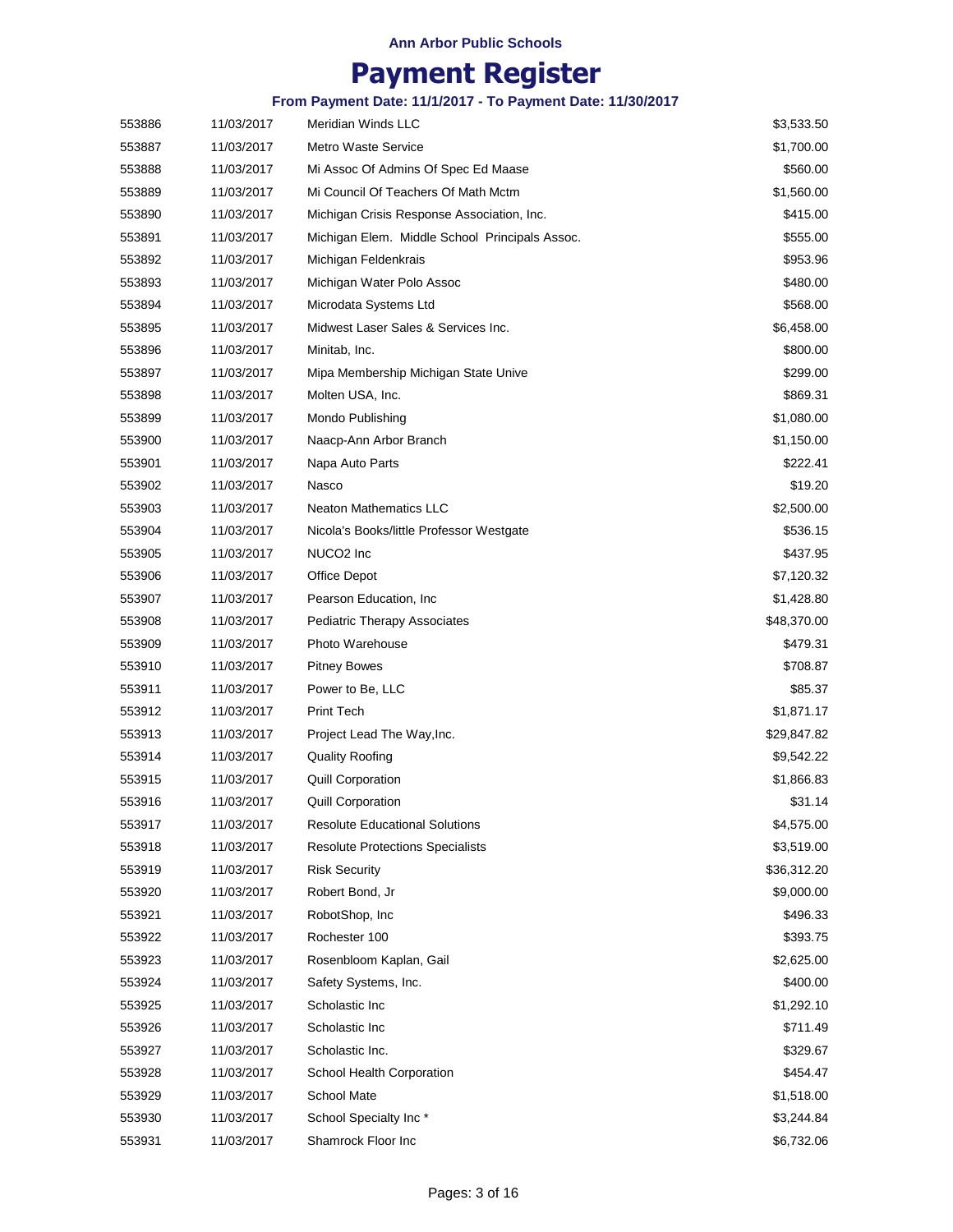## **Payment Register**

| 553932 | 11/03/2017 | Shar Products Co                                   | \$908.99     |
|--------|------------|----------------------------------------------------|--------------|
| 553933 | 11/03/2017 | <b>SJS Educational Solutions</b>                   | \$4,500.00   |
| 553934 | 11/03/2017 | Skyline Friends Of The Arts Booster Club           | \$617.00     |
| 553935 | 11/03/2017 | Snap-on Industrial a Division of IDSC Holdings LLC | \$3,054.85   |
| 553936 | 11/03/2017 | Speedway Prepaid Card LLC                          | \$6,305.00   |
| 553937 | 11/03/2017 | Staples Advantage                                  | \$109.41     |
| 553938 | 11/03/2017 | Stephen L Burns                                    | \$1,580.00   |
| 553939 | 11/03/2017 | Stericycle                                         | \$1,321.92   |
| 553940 | 11/03/2017 | Steve's Custom Signs, Inc.                         | \$672.00     |
| 553941 | 11/03/2017 | Sundance-Newbridge LLC                             | \$519.92     |
| 553942 | 11/03/2017 | Sunrise Screen Printing Inc. Csinc/pcard           | \$477.76     |
| 553943 | 11/03/2017 | <b>Superior Text</b>                               | \$1,962.00   |
| 553944 | 11/03/2017 | Tango Experience - Ann Arbor, LLC                  | \$127.08     |
| 553945 | 11/03/2017 | Ten-4 Communications, LLC                          | \$150.00     |
| 553946 | 11/03/2017 | Texas Instruments Incorporated                     | \$1,750.00   |
| 553947 | 11/03/2017 | The Heaney Group                                   | \$1,919.16   |
| 553948 | 11/03/2017 | The University of Michigan                         | \$200.00     |
| 553949 | 11/03/2017 | Time For Kids                                      | \$148.50     |
| 553950 | 11/03/2017 | Town & Country Pools                               | \$690.00     |
| 553951 | 11/03/2017 | <b>Trinity Inc</b>                                 | \$706.00     |
| 553952 | 11/03/2017 | <b>Underground Printing</b>                        | \$2,288.30   |
| 553953 | 11/03/2017 | <b>Underground Printing</b>                        | \$634.90     |
| 553954 | 11/03/2017 | Unit Packaging                                     | \$810.04     |
| 553955 | 11/03/2017 | Video And Internet Stuff, LIc                      | \$1,106.25   |
| 553956 | 11/03/2017 | W.J.O'Neil Company                                 | \$264,512.10 |
| 553957 | 11/03/2017 | <b>Washington Music Center</b>                     | \$9,992.50   |
| 553958 | 11/03/2017 | <b>Washtenaw Communications</b>                    | \$188.00     |
| 553959 | 11/03/2017 | Washtenaw County Treasurer Office                  | \$130,958.85 |
| 553960 | 11/03/2017 | Washtenaw Intermediate School District             | \$4,039.51   |
| 553961 | 11/03/2017 | Whimsy Floral Design                               | \$145.00     |
| 553962 | 11/03/2017 | Whitmore Lake Maintenance LLC                      | \$16,177.73  |
| 553963 | 11/03/2017 | Wiltec Technologies, Inc.                          | \$16,808.00  |
| 553964 | 11/03/2017 | Woodwind & Brasswind                               | \$556.11     |
| 553965 | 11/03/2017 | Wps Western Psychologica                           | \$4,283.95   |
| 553966 | 11/03/2017 | <b>WT Cox Information Services</b>                 | \$303.43     |
| 553967 | 11/03/2017 | YMCA of Metropolitan Detroit                       | \$6,160.00   |
| 553968 | 11/03/2017 | Kapnick Insurance Group                            | \$1,500.00   |
| 553969 | 11/03/2017 | <b>BCC International Education Group</b>           | \$8,661.75   |
| 553970 | 11/03/2017 | Kent, Tom                                          | \$105.00     |
| 553971 | 11/03/2017 | Krapohl, Grace                                     | \$100.00     |
| 553972 | 11/03/2017 | Lovasz, Michelle                                   | \$13.95      |
| 553973 | 11/03/2017 | Susu, Nina                                         | \$43.00      |
| 553974 | 11/09/2017 | Amaal Ali                                          | \$176.87     |
| 553975 | 11/09/2017 | Asset Acceptance LLC                               | \$225.39     |
| 553976 | 11/09/2017 | Concord Management LTD                             | \$163.84     |
| 553977 | 11/09/2017 | Detroit Pistons Basketball Company                 | \$1,540.00   |
|        |            |                                                    |              |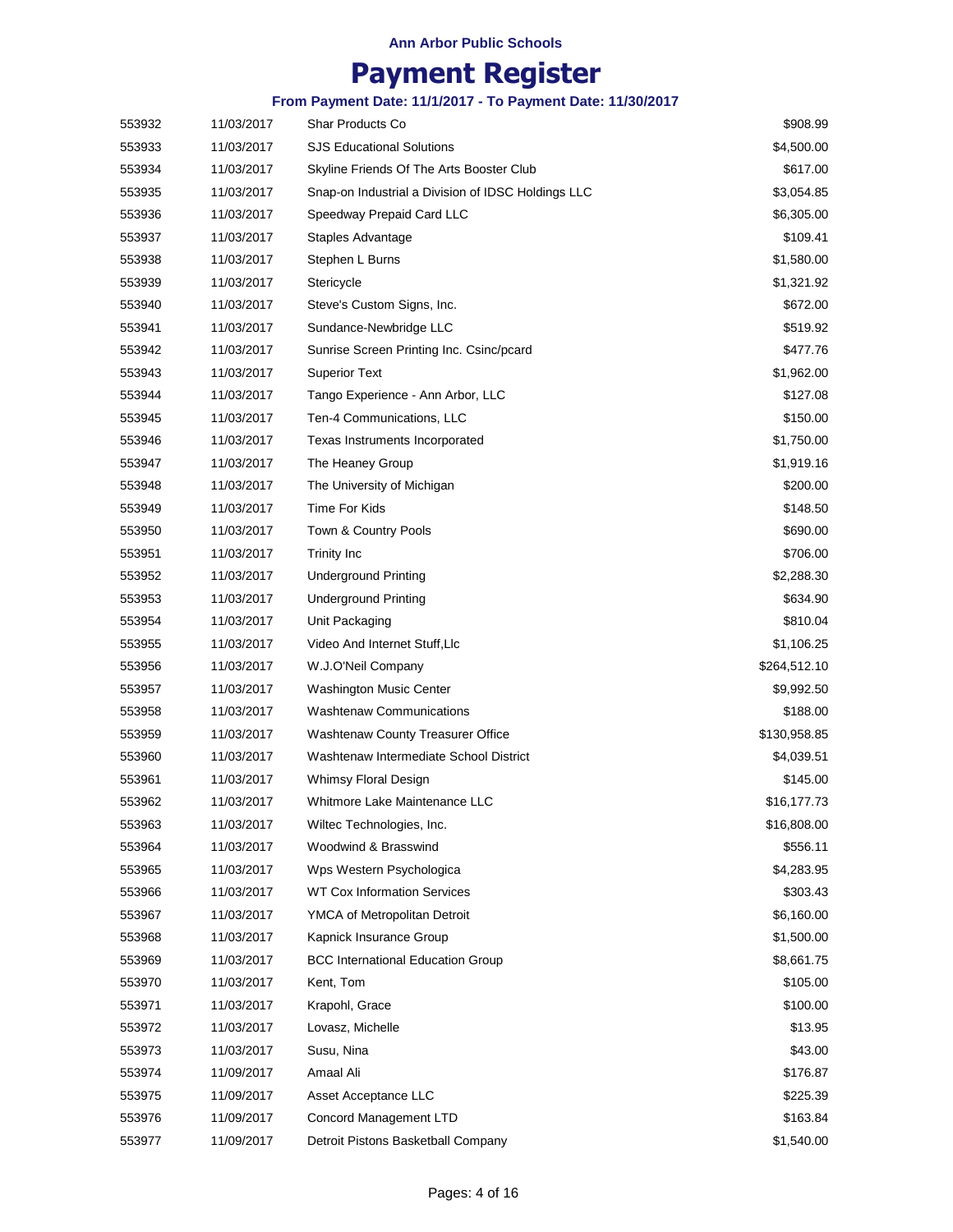## **Payment Register**

| 553978 | 11/09/2017 | Gatestone & Co. International Inc.              | \$199.61    |
|--------|------------|-------------------------------------------------|-------------|
| 553979 | 11/09/2017 | Michigan Guaranty Agency                        | \$269.42    |
| 553980 | 11/09/2017 | NeoFunds by Neopost                             | \$539.00    |
| 553981 | 11/09/2017 | <b>Pioneer Credit Recovery</b>                  | \$297.50    |
| 553982 | 11/09/2017 | Portfolio Recovery Associates, LLC              | \$88.79     |
| 553983 | 11/09/2017 | Southeastern Conference                         | \$700.00    |
| 553984 | 11/09/2017 | U S Dept Of Education                           | \$174.45    |
| 553985 | 11/09/2017 | University Of Michigan Credit Union             | \$50.00     |
| 553986 | 11/09/2017 | Chapter 13 Trustee                              | \$485.23    |
| 553987 | 11/09/2017 | <b>AAPS Educational Foundation</b>              | \$142.50    |
| 553988 | 11/09/2017 | Kapnick Insurance Group                         | \$7,765.34  |
| 553989 | 11/09/2017 | Kapnick Insurance Group                         | \$6,493.59  |
| 553990 | 11/09/2017 | Michigan Guaranty Agency                        | \$103.25    |
| 553991 | 11/09/2017 | Michigan Guaranty Agency                        | \$238.25    |
| 553992 | 11/09/2017 | Michigan Guaranty Agency                        | \$196.21    |
| 553993 | 11/09/2017 | Michigan State Disbursement Unit                | \$4,121.90  |
| 553994 | 11/09/2017 | Office Of The Chapter 13 Trustee                | \$78.97     |
| 553995 | 11/09/2017 | Texas Child Support Disburse. Unit              | \$302.31    |
| 553996 | 11/09/2017 | U S Department Of Education                     | \$74.47     |
| 553997 | 11/09/2017 | U S Dept Of Education                           | \$172.08    |
| 553998 | 11/09/2017 | U S Department Of Education                     | \$133.18    |
| 553999 | 11/09/2017 | U.S. Department Of Education                    | \$81.49     |
| 554000 | 11/09/2017 | <b>Washington State Support Registry</b>        | \$174.66    |
| 554001 | 11/09/2017 | Washtenaw United Way                            | \$30.00     |
| 554002 | 11/09/2017 | Peterkin, Karen                                 | \$200.00    |
| 554003 | 11/09/2017 | Stevens, Yvonne                                 | \$200.00    |
| 554004 | 11/16/2017 | 1 Stop Better Driving School and Transportation | \$8,739.54  |
| 554005 | 11/16/2017 | 1st Degree Heating Cooling & Refrigeration      | \$839.58    |
| 554006 | 11/16/2017 | A and N Electric, Inc.                          | \$14,888.00 |
| 554007 | 11/16/2017 | A-1 Rental Inc                                  | \$240.50    |
| 554008 | 11/16/2017 | Abod, Cole P                                    | \$1,000.00  |
| 554009 | 11/16/2017 | Ace Barnes Hardware                             | \$532.13    |
| 554010 | 11/16/2017 | Act Inc                                         | \$170.00    |
| 554011 | 11/16/2017 | Adams Street Publishing Co.                     | \$465.00    |
| 554012 | 11/16/2017 | Advanced Education Inc                          | \$1,625.00  |
| 554013 | 11/16/2017 | <b>Advanced Water Treatment</b>                 | \$7,100.00  |
| 554014 | 11/16/2017 | Ahlers, Benjamin                                | \$2,000.00  |
| 554015 | 11/16/2017 | Aleks Corporation System Corp Aleks K12         | \$378.00    |
| 554016 | 11/16/2017 | Align Assess Achieve LLC                        | \$15,480.00 |
| 554017 | 11/16/2017 | Allied-Eagle Supply Co, LLC                     | \$406.60    |
| 554018 | 11/16/2017 | <b>AM Services</b>                              | \$1,050.00  |
| 554019 | 11/16/2017 | Amazon.com LLC                                  | \$1,078.80  |
| 554020 | 11/16/2017 | American Home Assurance Company                 | \$29,404.00 |
| 554021 | 11/16/2017 | Ann Arbor Welding Supply                        | \$440.00    |
| 554022 | 11/16/2017 | Apple Computer Inc                              | \$1,495.00  |
| 554023 | 11/16/2017 | Apple Computer Inc Professional Service         | \$1,234.05  |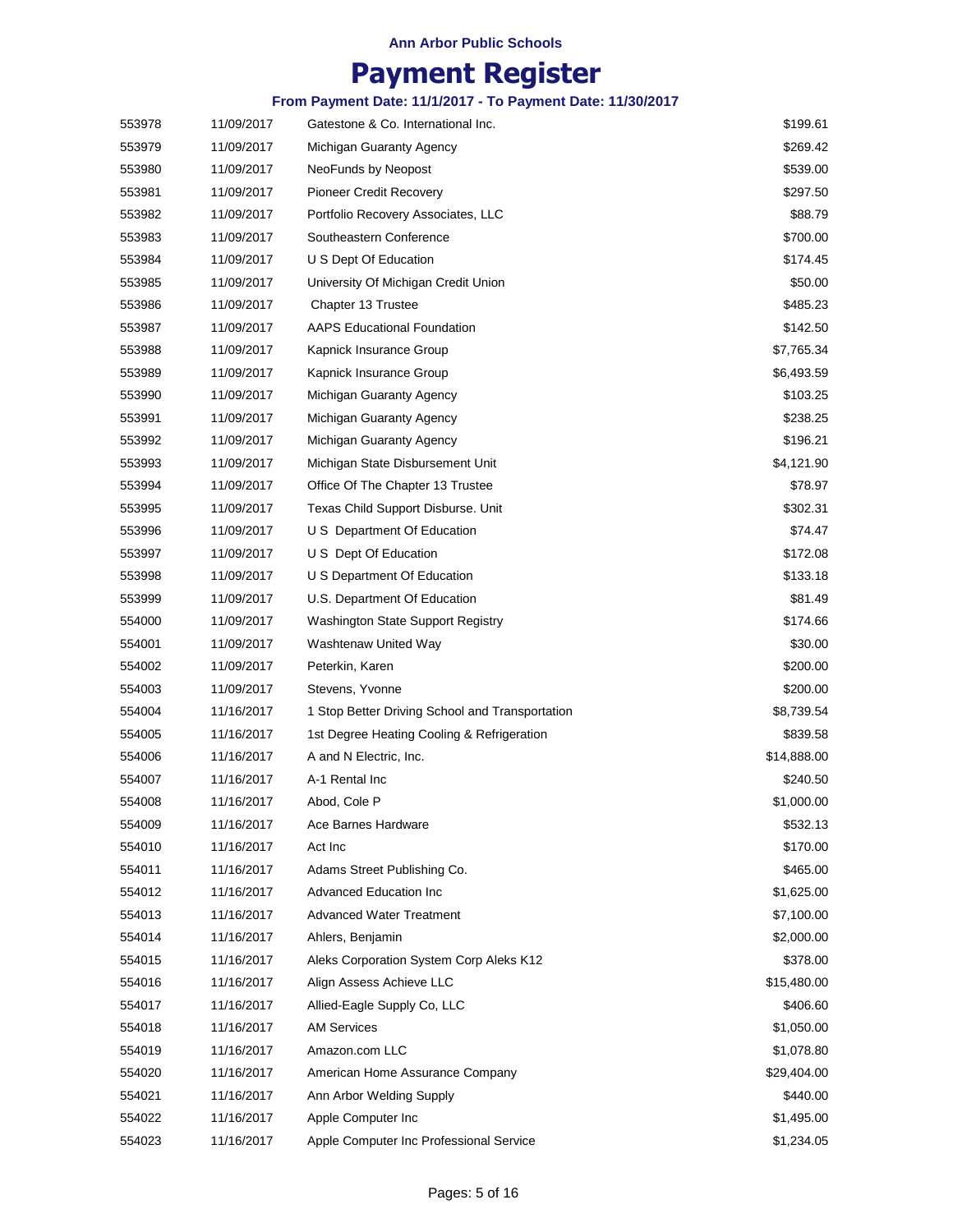## **Payment Register**

| 554024 | 11/16/2017 | AppleCrossing.com LLC                           | \$582.00     |
|--------|------------|-------------------------------------------------|--------------|
| 554025 | 11/16/2017 | Arbor Springs Water                             | \$289.00     |
| 554026 | 11/16/2017 | <b>Ascott Corporation</b>                       | \$7,608.00   |
| 554027 | 11/16/2017 | AT&T                                            | \$69.61      |
| 554028 | 11/16/2017 | Atlas Oil Company                               | \$27,226.49  |
| 554029 | 11/16/2017 | Atlas Wholesale Food Company                    | \$266.05     |
| 554030 | 11/16/2017 | Barnes & Noble                                  | \$71.15      |
| 554031 | 11/16/2017 | <b>Baudville Publishing Solutions</b>           | \$175.26     |
| 554032 | 11/16/2017 | <b>Belfor Property Restoration</b>              | \$30,478.15  |
| 554033 | 11/16/2017 | Benz Microscope Optics Center                   | \$203.75     |
| 554034 | 11/16/2017 | <b>Bilingual Therapies</b>                      | \$24,310.00  |
| 554035 | 11/16/2017 | <b>Blick Art Materials LLC</b>                  | \$2,120.20   |
| 554036 | 11/16/2017 | Blue Car; Blue Cab DBA                          | \$13,809.00  |
| 554037 | 11/16/2017 | Bob Perani Sport Shops Inc Perni's Hockey World | \$4,824.00   |
| 554038 | 11/16/2017 | <b>British Elite Soccer Training LLC</b>        | \$3,080.00   |
| 554039 | 11/16/2017 | <b>Broad Reach Books</b>                        | \$190.60     |
| 554040 | 11/16/2017 | <b>BSN Corporation Sport Supply Group I</b>     | \$183.80     |
| 554041 | 11/16/2017 | <b>Bulldog Records Management Inc.</b>          | \$139.39     |
| 554042 | 11/16/2017 | Busch's Valuland - Green Rd                     | \$125.44     |
| 554043 | 11/16/2017 | Busch's Valuland-Main St                        | \$43.23      |
| 554044 | 11/16/2017 | Carl Gunderson Dba Simply Holistic Fitn         | \$2,716.92   |
| 554045 | 11/16/2017 | Carolina Biological Supply Company              | \$11.25      |
| 554046 | 11/16/2017 | <b>CASAS Comprehensive Adult Student</b>        | \$207.90     |
| 554047 | 11/16/2017 | CCP Products, Inc. DBA Champion Custom Products | \$1,491.08   |
| 554048 | 11/16/2017 | Cellco Partnership Dba Verizon Wireless         | \$10,035.17  |
| 554049 | 11/16/2017 | Center for Responsive Schools, Inc.             | \$525.00     |
| 554050 | 11/16/2017 | Central Michigan Paper (cmp)                    | \$1,686.80   |
| 554051 | 11/16/2017 | Charles H Wright Museum Of African American His | \$705.00     |
| 554052 | 11/16/2017 | Chartwells, Compass Group USA                   | \$436,053.43 |
| 554053 | 11/16/2017 | <b>Christine Marie Stead</b>                    | \$130.00     |
| 554054 | 11/16/2017 | Cintas                                          | \$11,562.46  |
| 554055 | 11/16/2017 | City Of Ann Arbor Parks And Recreation          | \$160.00     |
| 554056 | 11/16/2017 | City Of Ann Arbor Police Dept.                  | \$8,591.66   |
| 554057 | 11/16/2017 | City Of Ann Arbor Treasurer                     | \$13,289.31  |
| 554058 | 11/16/2017 | <b>Clinton County RESA</b>                      | \$75.00      |
| 554059 | 11/16/2017 | <b>Complete Production System Inc</b>           | \$390.00     |
| 554060 | 11/16/2017 | Concentra Medical Centers Occupational Health   | \$53.50      |
| 554061 | 11/16/2017 | Covert, Kimberly, Cundiff                       | \$2,000.00   |
| 554062 | 11/16/2017 | Coxen, Tammy                                    | \$378.20     |
| 554063 | 11/16/2017 | Creative Benefits & Insurance Solutions LIc     | \$86,656.00  |
| 554064 | 11/16/2017 | Crutchfield, Kerwood, T                         | \$1,000.00   |
| 554065 | 11/16/2017 | Deaf Community Advocacy Network                 | \$6,860.00   |
| 554066 | 11/16/2017 | Dearborn Speech & Sensory Ctr                   | \$9,439.00   |
| 554067 | 11/16/2017 | Detroit Edison Or Dte Energy                    | \$33,598.62  |
| 554068 | 11/16/2017 | Dihydro Services Inc                            | \$434.00     |
| 554069 | 11/16/2017 | Discount School Supply                          | \$2,465.72   |
|        |            |                                                 |              |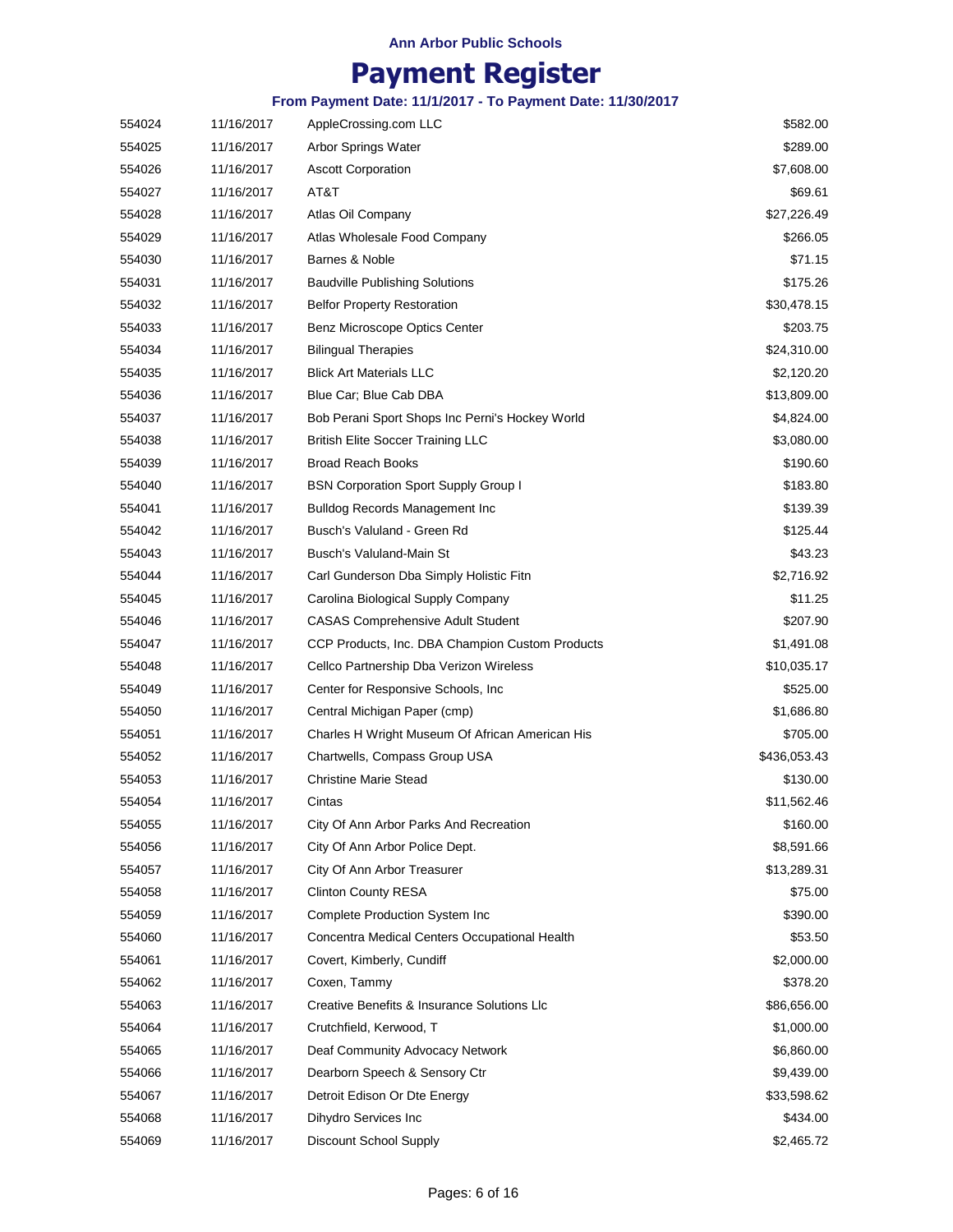## **Payment Register**

| 554070 | 11/16/2017 | Distributive Education Clubs Of America (deca Inc. | \$1,819.00   |
|--------|------------|----------------------------------------------------|--------------|
| 554071 | 11/16/2017 | Dollar Bill Copying                                | \$2,659.52   |
| 554072 | 11/16/2017 | Dows Equipment                                     | \$1,551.00   |
| 554073 | 11/16/2017 | Dte Energy                                         | \$758.94     |
| 554074 | 11/16/2017 | Dte Energy                                         | \$23,233.07  |
| 554075 | 11/16/2017 | Duranona, Maria, Victoria                          | \$1,858.66   |
| 554076 | 11/16/2017 | Durham School Services LP                          | \$865,858.67 |
| 554077 | 11/16/2017 | <b>EAI Education</b>                               | \$1,075.22   |
| 554078 | 11/16/2017 | Educational Visions Alliance Inc                   | \$2,700.00   |
| 554079 | 11/16/2017 | <b>Equal Opportunity Schools</b>                   | \$1,045.68   |
| 554080 | 11/16/2017 | Equivac LLC                                        | \$400.00     |
| 554081 | 11/16/2017 | <b>Federal Express Corporation</b>                 | \$14.02      |
| 554082 | 11/16/2017 | <b>Feiner Supply</b>                               | \$98.90      |
| 554083 | 11/16/2017 | Ferguson Enterprises, Inc.                         | \$31,651.00  |
| 554084 | 11/16/2017 | Fiber Link Inc                                     | \$16,602.20  |
| 554085 | 11/16/2017 | Fingerle Lumber Co                                 | \$1,448.42   |
| 554086 | 11/16/2017 | Flipside Art Studio, LLC                           | \$6,176.59   |
| 554087 | 11/16/2017 | Follett School Solutions, Inc.                     | \$2,002.65   |
| 554088 | 11/16/2017 | For Inspiration and Recognition of Science and Tec | \$5,000.00   |
| 554089 | 11/16/2017 | Francesca Gitschlag                                | \$207.12     |
| 554090 | 11/16/2017 | <b>Franklin Covey</b>                              | \$7,575.40   |
| 554091 | 11/16/2017 | <b>G-Powers Training</b>                           | \$5,000.00   |
| 554092 | 11/16/2017 | Gametime Inc                                       | \$8,596.66   |
| 554093 | 11/16/2017 | <b>Gander Educational Publishing</b>               | \$9,904.59   |
| 554094 | 11/16/2017 | Gaynor, Jeffrey, T                                 | \$130.00     |
| 554095 | 11/16/2017 | <b>GBC National Service</b>                        | \$1,756.50   |
| 554096 | 11/16/2017 | General Painting Comapny LLC                       | \$1,950.00   |
| 554097 | 11/16/2017 | Getaway Tours Inc                                  | \$1,490.00   |
| 554098 | 11/16/2017 | Gordon Food Service                                | \$5,275.60   |
| 554099 | 11/16/2017 | <b>GraceNotes LLC</b>                              | \$1,299.96   |
| 554100 | 11/16/2017 | Grainger                                           | \$622.98     |
| 554101 | 11/16/2017 | Great Lakes Environmental Service, Inc.            | \$33,493.20  |
| 554102 | 11/16/2017 | <b>Harvard Model United Nations</b>                | \$1,090.00   |
| 554103 | 11/16/2017 | Head Usa Inc Dba Head/Penn Racquet Sp              | \$939.36     |
| 554104 | 11/16/2017 | Heinemann Greenwood Publishing                     | \$85,764.01  |
| 554105 | 11/16/2017 | Hocking, Lucinda Lee                               | \$1,228.76   |
| 554106 | 11/16/2017 | Huron-Clinton Metro Authority                      | \$1,780.00   |
| 554107 | 11/16/2017 | Image Printing                                     | \$8,782.00   |
| 554108 | 11/16/2017 | Impressive Promotional Products Llc                | \$1,762.25   |
| 554109 | 11/16/2017 | In Season Solutions, LLC                           | \$150.00     |
| 554110 | 11/16/2017 | Insectech                                          | \$979.00     |
| 554111 | 11/16/2017 | Intrastate Distributors, Inc.                      | \$482.58     |
| 554112 | 11/16/2017 | J W Pepper & Sons, Inc                             | \$102.00     |
| 554113 | 11/16/2017 | Jacobson, David                                    | \$227.50     |
| 554114 | 11/16/2017 | James Lee Michaels Dba Avery Systems An            | \$3,933.00   |
| 554115 | 11/16/2017 | Jaxxon Promotions, Inc.                            | \$1,165.15   |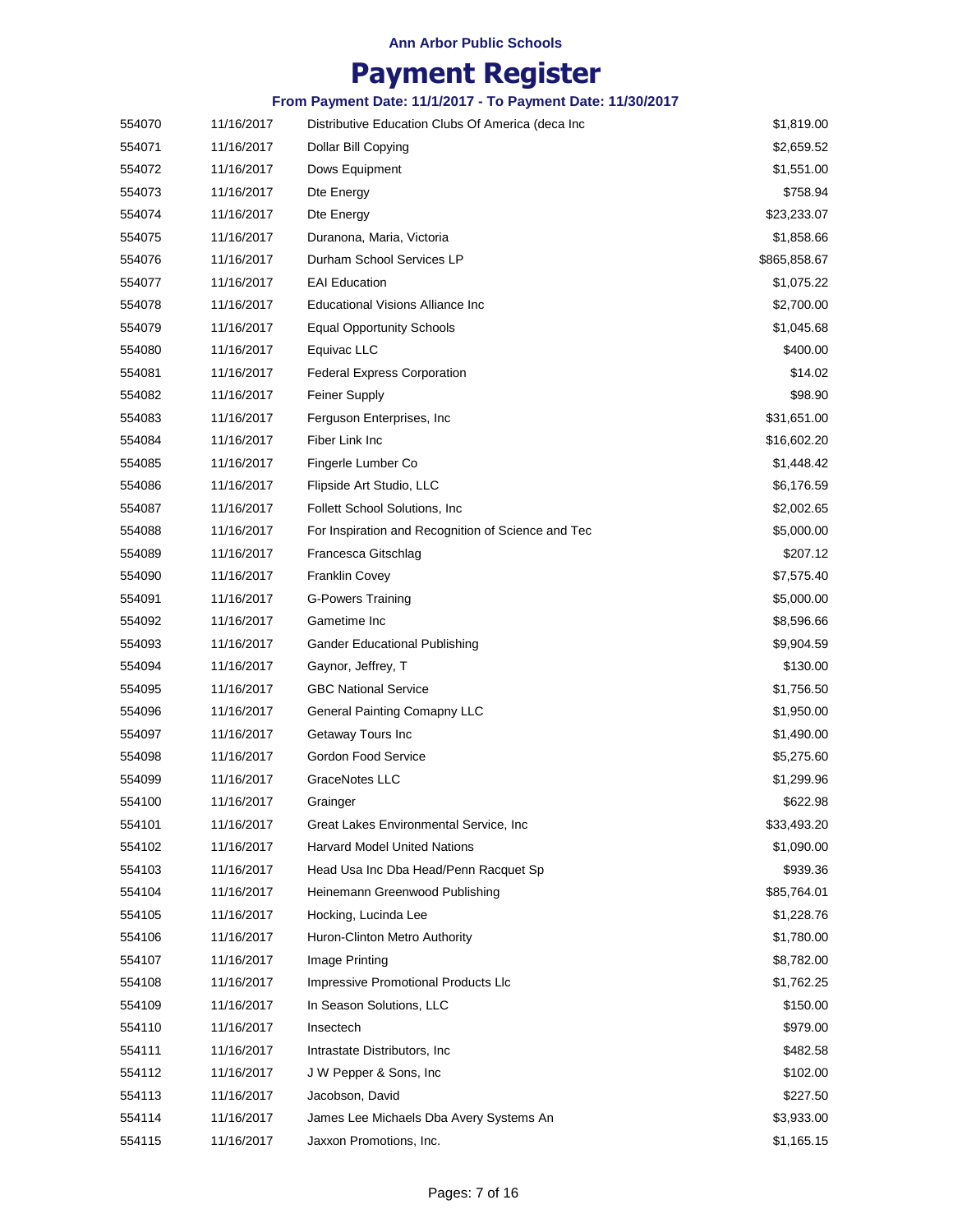## **Payment Register**

| 554116 | 11/16/2017 | Jewish Family Services Of Washtenaw Cty Inc | \$7,648.46  |
|--------|------------|---------------------------------------------|-------------|
| 554117 | 11/16/2017 | <b>JMAM Solutions, LLC</b>                  | \$46.50     |
| 554118 | 11/16/2017 | Junior Library Guild                        | \$80.00     |
| 554119 | 11/16/2017 | Kathryn Van Horn                            | \$500.00    |
| 554120 | 11/16/2017 | Kelly-Shaieb, Jessica, Leigh                | \$130.00    |
| 554121 | 11/16/2017 | Knight's Kitchen                            | \$2,000.00  |
| 554122 | 11/16/2017 | Kone Incorporated                           | \$3,565.62  |
| 554123 | 11/16/2017 | Konica Minolta Business Solutions           | \$242.66    |
| 554124 | 11/16/2017 | Krol, Jamie                                 | \$100.00    |
| 554125 | 11/16/2017 | Lakeshore Learning Materials                | \$389.80    |
| 554126 | 11/16/2017 | Learning Gizmos, Inc.                       | \$250.00    |
| 554127 | 11/16/2017 | Learning Without Tears                      | \$1,148.13  |
| 554128 | 11/16/2017 | LeVasseur, Christopher                      | \$45.00     |
| 554129 | 11/16/2017 | Lexia Learning Systems LLC                  | \$99,000.06 |
| 554130 | 11/16/2017 | Lis & Associates                            | \$883.33    |
| 554131 | 11/16/2017 | Logan Ptso                                  | \$3,915.00  |
| 554132 | 11/16/2017 | Logan Ptso                                  | \$225.00    |
| 554133 | 11/16/2017 | Lookout Books                               | \$164.75    |
| 554134 | 11/16/2017 | Louchiey, Carina-Kay                        | \$1,200.00  |
| 554135 | 11/16/2017 | Lowe's Home Centers, Inc.                   | \$843.42    |
| 554136 | 11/16/2017 | Lucks Music Library                         | \$438.30    |
| 554137 | 11/16/2017 | M-F Athletic Co                             | \$268.00    |
| 554138 | 11/16/2017 | Macie Publishing Co                         | \$553.34    |
| 554139 | 11/16/2017 | MailFinance                                 | \$516.27    |
| 554140 | 11/16/2017 | Massp                                       | \$676.00    |
| 554141 | 11/16/2017 | McCormick's Group LLC                       | \$2,979.06  |
| 554142 | 11/16/2017 | Mcpa                                        | \$10.00     |
| 554143 | 11/16/2017 | <b>Mediscan Staffing Services</b>           | \$24,693.50 |
| 554144 | 11/16/2017 | Mentor Science Olympiad                     | \$170.00    |
| 554145 | 11/16/2017 | Metro Delivery Inc                          | \$97.12     |
| 554146 | 11/16/2017 | Metro On Demand Express, Inc.               | \$1,946.25  |
| 554147 | 11/16/2017 | <b>Metro Waste Service</b>                  | \$1,410.00  |
| 554148 | 11/16/2017 | Mi Assoc Of Admins Of Spec Ed Maase         | \$625.00    |
| 554149 | 11/16/2017 | Mi Metro Hs Hockey League                   | \$250.00    |
| 554150 | 11/16/2017 | Michigan Deca Eastern Michigan Uni          | \$2,211.00  |
| 554151 | 11/16/2017 | Michigan Event Parking, LLC                 | \$20,847.92 |
| 554152 | 11/16/2017 | Michigan Power Rodding Inc                  | \$1,665.00  |
| 554153 | 11/16/2017 | Mitchell, Harmony, Tynisha                  | \$130.00    |
| 554154 | 11/16/2017 | <b>MLive Media Group</b>                    | \$111.07    |
| 554155 | 11/16/2017 | MobyMax, LLC                                | \$2,500.00  |
| 554156 | 11/16/2017 | <b>Musical Resources</b>                    | \$531.24    |
| 554157 | 11/16/2017 | Nakamura, Megumi                            | \$800.00    |
| 554158 | 11/16/2017 | Nasco                                       | \$1,944.00  |
| 554159 | 11/16/2017 | Neff Company                                | \$72.98     |
| 554160 | 11/16/2017 | NUCO <sub>2</sub> Inc                       | \$458.38    |
| 554161 | 11/16/2017 | <b>Nystrom Education</b>                    | \$242.29    |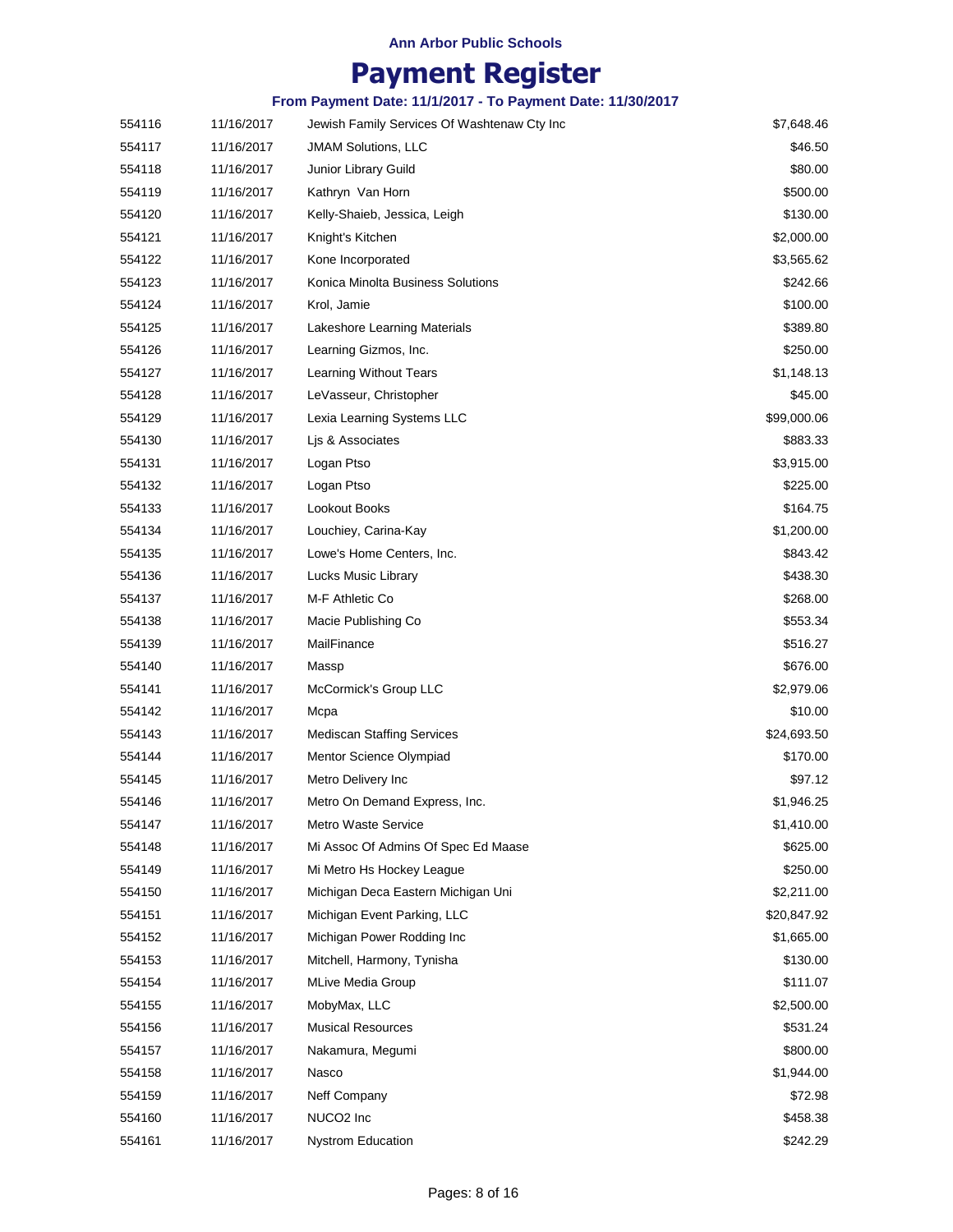## **Payment Register**

| 554162 | 11/16/2017 | Office Depot                                             | \$10,404.13 |
|--------|------------|----------------------------------------------------------|-------------|
| 554163 | 11/16/2017 | <b>OHM Advisors</b>                                      | \$19,148.75 |
| 554164 | 11/16/2017 | Patricia Ashford Manley                                  | \$130.00    |
| 554165 | 11/16/2017 | Patricia Kuessner Csc                                    | \$349.04    |
| 554166 | 11/16/2017 | Pearson VUE                                              | \$3,000.00  |
| 554167 | 11/16/2017 | <b>Pediatric Therapy Associates</b>                      | \$36,266.25 |
| 554168 | 11/16/2017 | Petroleum Solutions, Inc.                                | \$1,237.50  |
| 554169 | 11/16/2017 | Pioneer High School Petty Cash Or                        | \$364.64    |
| 554170 | 11/16/2017 | <b>Pittsfield Charter Township</b>                       | \$128.04    |
| 554171 | 11/16/2017 | Plante & Moran, PLLC                                     | \$8,000.00  |
| 554172 | 11/16/2017 | Plymouth Orchards Inc                                    | \$445.00    |
| 554173 | 11/16/2017 | Portage Northern High School                             | \$150.00    |
| 554174 | 11/16/2017 | Power to Be, LLC                                         | \$249.58    |
| 554175 | 11/16/2017 | <b>Premier Environmental &amp; Construction Services</b> | \$3,860.00  |
| 554176 | 11/16/2017 | Project Lead The Way, Inc.                               | \$8,714.60  |
| 554177 | 11/16/2017 | PSAT                                                     | \$7,560.00  |
| 554178 | 11/16/2017 | Purvis & Foster                                          | \$1,575.00  |
| 554179 | 11/16/2017 | Quench USA Inc.                                          | \$79.90     |
| 554180 | 11/16/2017 | <b>Quill Corporation</b>                                 | \$55.23     |
| 554181 | 11/16/2017 | <b>Quill Corporation</b>                                 | \$6,358.23  |
| 554182 | 11/16/2017 | <b>Really Good Stuff</b>                                 | \$139.43    |
| 554183 | 11/16/2017 | Rehmann                                                  | \$23,012.00 |
| 554184 | 11/16/2017 | <b>Resolute Educational Solutions</b>                    | \$4,575.00  |
| 554185 | 11/16/2017 | <b>Resolute Protections Specialists</b>                  | \$144.00    |
| 554186 | 11/16/2017 | Revel and Roll                                           | \$527.00    |
| 554187 | 11/16/2017 | Ring Of Steel, The                                       | \$556.65    |
| 554188 | 11/16/2017 | <b>Risk Security</b>                                     | \$6,863.88  |
| 554189 | 11/16/2017 | Rj Landau Partners                                       | \$2,325.00  |
| 554190 | 11/16/2017 | <b>Rovin Ceramics</b>                                    | \$597.60    |
| 554191 | 11/16/2017 | Safety Systems, Inc.                                     | \$264.00    |
| 554192 | 11/16/2017 | Sarah Norton                                             | \$700.00    |
| 554193 | 11/16/2017 | Scholastic Book Fairs                                    | \$3,488.85  |
| 554194 | 11/16/2017 | Scholastic Inc                                           | \$248.05    |
| 554195 | 11/16/2017 | Scholastic Inc                                           | \$2,499.50  |
| 554196 | 11/16/2017 | Scholastic Inc.                                          | \$1,122.00  |
| 554197 | 11/16/2017 | Scholastic Inc.                                          | \$868.68    |
| 554198 | 11/16/2017 | <b>School Mate</b>                                       | \$330.00    |
| 554199 | 11/16/2017 | School Specialty Inc*                                    | \$8,961.50  |
| 554200 | 11/16/2017 | Sehi Computer Products, Inc.                             | \$110.00    |
| 554201 | 11/16/2017 | Sentinel Technologies Inc                                | \$162.73    |
| 554202 | 11/16/2017 | Serafini, Joseph                                         | \$1,600.00  |
| 554203 | 11/16/2017 | Service Pro Plumbing & Environmental Contracting I       | \$6,608.72  |
| 554204 | 11/16/2017 | Shar Products Co                                         | \$483.85    |
| 554205 | 11/16/2017 | Showell, Justin-Hosa                                     | \$1,000.00  |
| 554206 | 11/16/2017 | Signs By Tomorrow                                        | \$225.40    |
| 554207 | 11/16/2017 | Simone Danyiell Lightfoot                                | \$130.00    |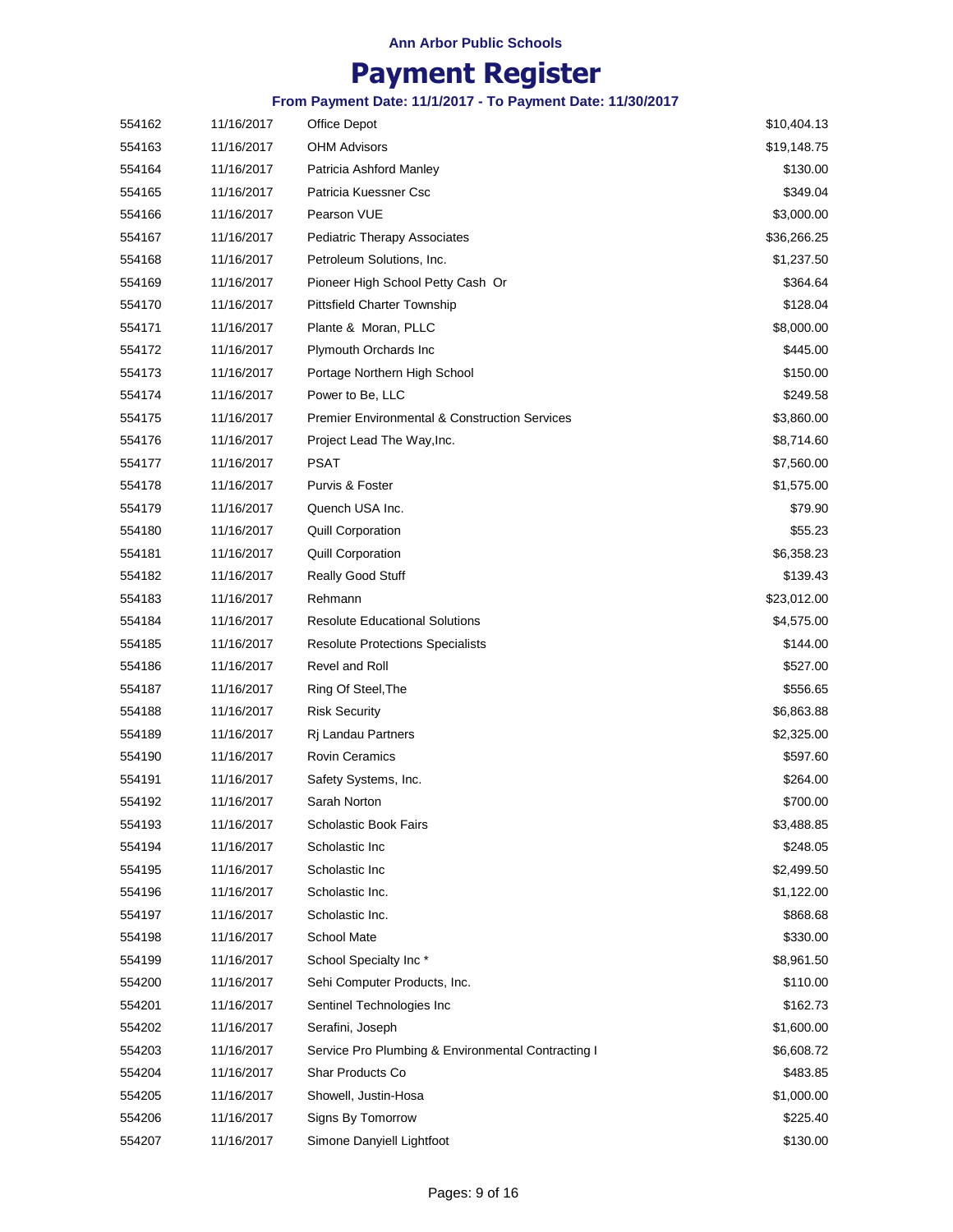## **Payment Register**

| 554208 | 11/16/2017 | Simply Organized Life                             | \$127.88     |
|--------|------------|---------------------------------------------------|--------------|
| 554209 | 11/16/2017 | <b>SJS Educational Solutions</b>                  | \$4,500.00   |
| 554210 | 11/16/2017 | Sports & Recreation, LLC                          | \$1,196.00   |
| 554211 | 11/16/2017 | Stadium Hardware                                  | \$34.41      |
| 554212 | 11/16/2017 | STAGERIGHT CORPORATION                            | \$2,810.00   |
| 554213 | 11/16/2017 | Staples Advantage                                 | \$1,020.60   |
| 554214 | 11/16/2017 | State Of Mi Dept Of Labor & Economic Growth       | \$155.00     |
| 554215 | 11/16/2017 | State Of Michigan Environmental Qualit            | \$581.18     |
| 554216 | 11/16/2017 | State Of Michigan Labor And Economic G            | \$440.00     |
| 554217 | 11/16/2017 | Steve's Custom Signs, Inc.                        | \$2,385.50   |
| 554218 | 11/16/2017 | Stevens Disposal & Recycling Services Inc         | \$2,985.00   |
| 554219 | 11/16/2017 | StructureTec Group Corporation                    | \$1,857.50   |
| 554220 | 11/16/2017 | Stumps                                            | \$661.56     |
| 554221 | 11/16/2017 | Supe's Exotic Jungle                              | \$473.20     |
| 554222 | 11/16/2017 | <b>Superior Text</b>                              | \$1,147.27   |
| 554223 | 11/16/2017 | Susan Eunice Baskett                              | \$130.00     |
| 554224 | 11/16/2017 | <b>Talx Corporation Talx Ucexpress</b>            | \$108.60     |
| 554225 | 11/16/2017 | <b>Tavolina LLC</b>                               | \$1,560.00   |
| 554226 | 11/16/2017 | <b>Team Sports</b>                                | \$2,091.00   |
| 554227 | 11/16/2017 | TELETECH, INC.                                    | \$341.50     |
| 554228 | 11/16/2017 | The DataCom Group, Inc.                           | \$645.00     |
| 554229 | 11/16/2017 | The Reading Warehouse                             | \$2,225.60   |
| 554230 | 11/16/2017 | The Regents of the University of Michigan         | \$6,000.00   |
| 554231 | 11/16/2017 | The UPS Store 5281                                | \$315.00     |
| 554232 | 11/16/2017 | Therapy Shoppe Inc                                | \$29.92      |
| 554233 | 11/16/2017 | Toshiba Business Solutions Michigan               | \$37,688.45  |
| 554234 | 11/16/2017 | Total Armored Car Service Inc                     | \$335.88     |
| 554235 | 11/16/2017 | Towela Sepo Okwudire                              | \$1,743.07   |
| 554236 | 11/16/2017 | Town & Country Pools                              | \$1,480.00   |
| 554237 | 11/16/2017 | Trane Co.                                         | \$198.28     |
| 554238 | 11/16/2017 | TregoEd, Inc.                                     | \$2,800.00   |
| 554239 | 11/16/2017 | UA 190-IBEW 252, LLC                              | \$100.00     |
| 554240 | 11/16/2017 | Unit Packaging                                    | \$1,852.85   |
| 554241 | 11/16/2017 | University of Michigan Kinesiology                | \$101,239.27 |
| 554242 | 11/16/2017 | University of Michigan / Athletic Dept            | \$75.00      |
| 554243 | 11/16/2017 | University Of Michigan University Productio       | \$1,900.00   |
| 554244 | 11/16/2017 | University of Michigan, MedSport                  | \$6,000.00   |
| 554245 | 11/16/2017 | US Foods, Inc.                                    | \$3,063.56   |
| 554246 | 11/16/2017 | Vibbart, James, W.                                | \$9,671.55   |
| 554247 | 11/16/2017 | Video And Internet Stuff, Llc                     | \$1,595.00   |
| 554248 | 11/16/2017 | Voyager Sopris Learning, Inc.                     | \$2,100.95   |
| 554249 | 11/16/2017 | Warner, Keith                                     | \$451.50     |
| 554250 | 11/16/2017 | <b>Washtenaw Communications</b>                   | \$135.77     |
| 554251 | 11/16/2017 | Washtenaw County Dept-Public Health Environ Healt | \$131.00     |
| 554252 | 11/16/2017 | Washtenaw County Treasurer Office                 | \$9,133.65   |
| 554253 | 11/16/2017 | Washtenaw Glass Co                                | \$276.84     |
|        |            |                                                   |              |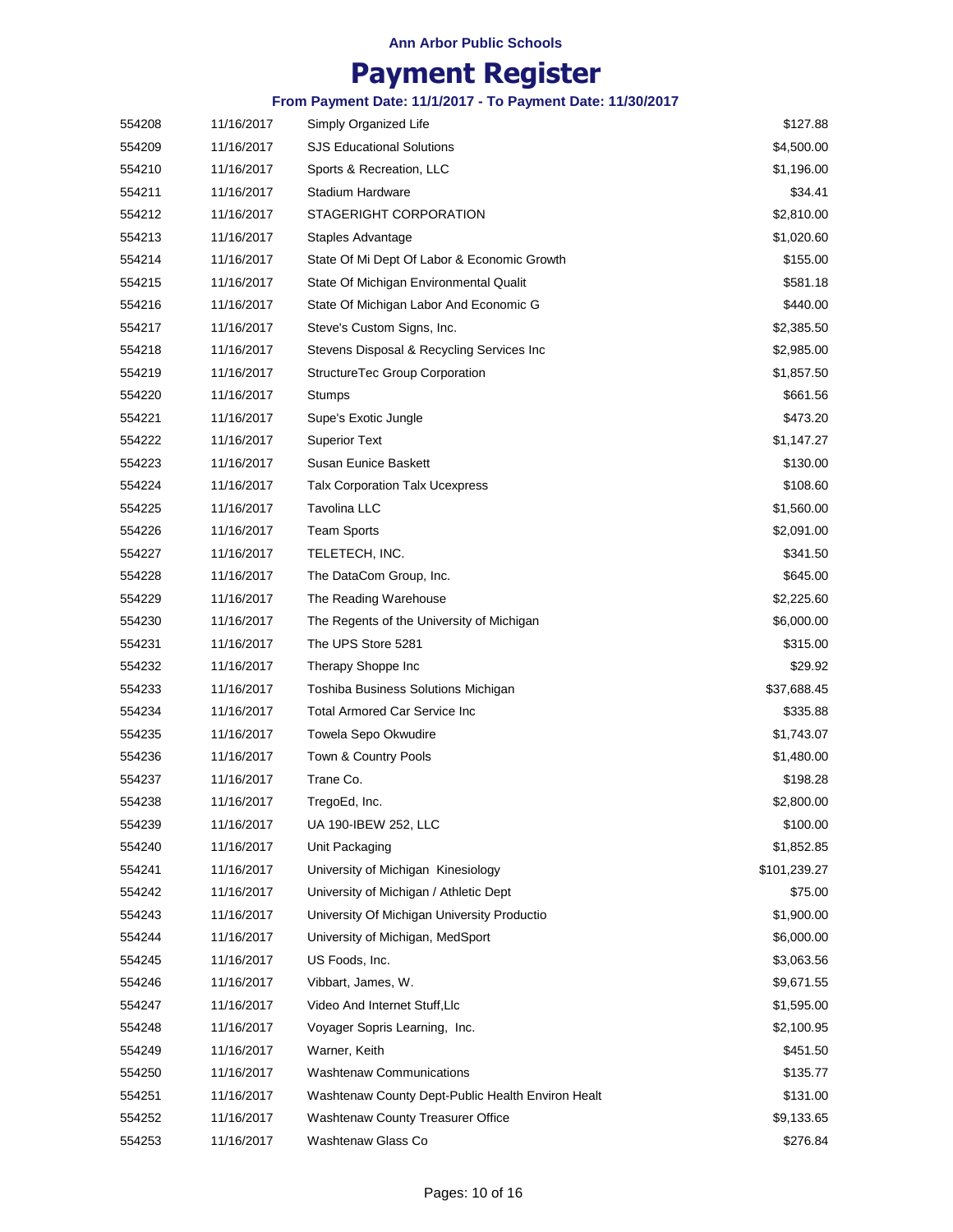## **Payment Register**

| 554254 | 11/16/2017 | Washtenaw Intermediate School District          | \$66,300.34 |
|--------|------------|-------------------------------------------------|-------------|
| 554255 | 11/16/2017 | Waste Management                                | \$391.95    |
| 554256 | 11/16/2017 | <b>Waterford Research Institute</b>             | \$23,000.00 |
| 554257 | 11/16/2017 | Windstream                                      | \$7,085.94  |
| 554258 | 11/16/2017 | <b>Wolverine Sports Supply</b>                  | \$76.91     |
| 554259 | 11/16/2017 | Young, Larrea, Alissa                           | \$1,800.00  |
| 554260 | 11/16/2017 | Zingerman's Deli                                | \$238.00    |
| 554261 | 11/16/2017 | Zion Evangelical Lutheran Church of Ann Arbor   | \$80.00     |
| 554262 | 11/16/2017 | Zurich Deductible Recovery Grp                  | \$534.86    |
| 554263 | 11/16/2017 | Judkins, Sheri                                  | \$16.01     |
| 554264 | 11/16/2017 | Kawamoto, Yuka                                  | \$63.75     |
| 554265 | 11/16/2017 | Lintott, Judi                                   | \$38.30     |
| 554266 | 11/16/2017 | Wafer, Fanta                                    | \$43.10     |
| 554267 | 11/27/2017 | Amaal Ali                                       | \$173.82    |
| 554268 | 11/27/2017 | Asset Acceptance LLC                            | \$192.19    |
| 554269 | 11/27/2017 | Gatestone & Co. International Inc.              | \$177.87    |
| 554270 | 11/27/2017 | Michigan Guaranty Agency                        | \$209.84    |
| 554271 | 11/27/2017 | Michigan Guaranty Agency                        | \$269.42    |
| 554272 | 11/27/2017 | <b>Pioneer Credit Recovery</b>                  | \$297.50    |
| 554273 | 11/27/2017 | Portfolio Recovery Associates, LLC              | \$88.79     |
| 554274 | 11/27/2017 | U S Dept Of Education                           | \$83.56     |
| 554275 | 11/27/2017 | University Of Michigan Credit Union             | \$50.00     |
| 554276 | 11/27/2017 | Utilities Instrumentation Service               | \$880.00    |
| 554277 | 11/27/2017 | Chapter 13 Trustee                              | \$485.23    |
| 554278 | 11/27/2017 | <b>AAPS Educational Foundation</b>              | \$142.50    |
| 554279 | 11/27/2017 | Kapnick Insurance Group                         | \$7,073.54  |
| 554280 | 11/27/2017 | Kapnick Insurance Group                         | \$6,493.59  |
| 554281 | 11/27/2017 | Michigan Guaranty Agency                        | \$86.17     |
| 554282 | 11/27/2017 | Michigan Guaranty Agency                        | \$196.21    |
| 554283 | 11/27/2017 | Michigan State Disbursement Unit                | \$4,253.62  |
| 554284 | 11/27/2017 | Office Of The Chapter 13 Trustee                | \$179.63    |
| 554285 | 11/27/2017 | Texas Child Support Disburse. Unit              | \$302.31    |
| 554286 | 11/27/2017 | U S Department Of Education                     | \$74.46     |
| 554287 | 11/27/2017 | U S Dept Of Education                           | \$172.07    |
| 554288 | 11/27/2017 | U S Department Of Education                     | \$133.18    |
| 554289 | 11/27/2017 | U.S. Department Of Education                    | \$81.49     |
| 554290 | 11/27/2017 | Washington State Support Registry               | \$230.76    |
| 554291 | 11/27/2017 | Washtenaw United Way                            | \$30.00     |
| 554292 | 11/30/2017 | 1 Stop Better Driving School and Transportation | \$5,882.80  |
| 554293 | 11/30/2017 | A-1 Rental Inc                                  | \$575.44    |
| 554294 | 11/30/2017 | A.F. Smith                                      | \$4,120.00  |
| 554295 | 11/30/2017 | Abod, Cole P                                    | \$250.00    |
| 554296 | 11/30/2017 | <b>Advanced Water Treatment</b>                 | \$372.00    |
| 554297 | 11/30/2017 | All The King's Men Chess Supplies Inc           | \$2,526.79  |
| 554298 | 11/30/2017 | Allied Incorporated                             | \$366.10    |
| 554299 | 11/30/2017 | Ann Arbor Area Transportation Authority         | \$11,265.82 |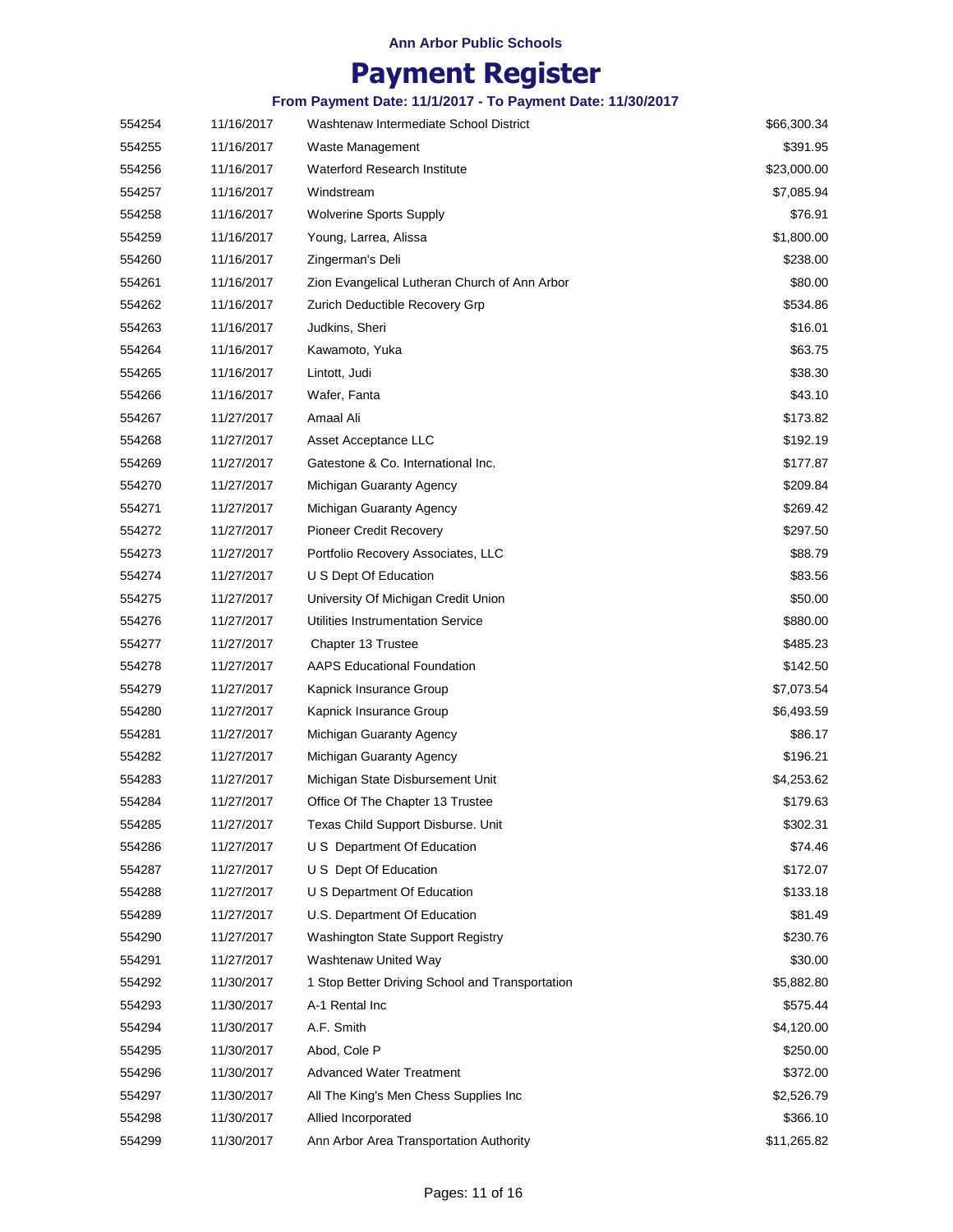## **Payment Register**

| 554300 | 11/30/2017 | Ann Arbor Fire Protection                         | \$1,220.00   |
|--------|------------|---------------------------------------------------|--------------|
| 554301 | 11/30/2017 | Ann Arbor Symphony Orchestra                      | \$386.00     |
| 554302 | 11/30/2017 | Ann Arbor Welding Supply                          | \$86.00      |
| 554303 | 11/30/2017 | Apple Computer Inc Professional Service           | \$81.95      |
| 554304 | 11/30/2017 | AppleCrossing.com LLC                             | \$60.00      |
| 554305 | 11/30/2017 | Arbor Springs Water                               | \$114.25     |
| 554306 | 11/30/2017 | Arch Environmental Group, Inc.                    | \$4,589.98   |
| 554307 | 11/30/2017 | <b>Ascott Corporation</b>                         | \$4,444.00   |
| 554308 | 11/30/2017 | Atlas Oil Company                                 | \$588.44     |
| 554309 | 11/30/2017 | Barnes & Noble                                    | \$485.77     |
| 554310 | 11/30/2017 | Behler-Young Company                              | \$3,770.52   |
| 554311 | 11/30/2017 | Berman, Sandra, S.                                | \$125.29     |
| 554312 | 11/30/2017 | Berry, Natalie, Jacquelyn                         | \$510.48     |
| 554313 | 11/30/2017 | <b>Blick Art Materials LLC</b>                    | \$181.95     |
| 554314 | 11/30/2017 | Blue Care Network Of Michigan                     | \$39,297.50  |
| 554315 | 11/30/2017 | <b>Bulldog Records Management Inc.</b>            | \$26.85      |
| 554316 | 11/30/2017 | Carolina Biological Supply Company                | \$63.94      |
| 554317 | 11/30/2017 | <b>Carpentry Concepts &amp; Ceilings</b>          | \$21,814.90  |
| 554318 | 11/30/2017 | Cellco Partnership Dba Verizon Wireless           | \$722.21     |
| 554319 | 11/30/2017 | City Of Ann Arbor Police Dept.                    | \$2,182.53   |
| 554320 | 11/30/2017 | City Of Ann Arbor Treasurer                       | \$250.00     |
| 554321 | 11/30/2017 | <b>Cliff Keen Corporation</b>                     | \$125.00     |
| 554322 | 11/30/2017 | Collins And Blaha, P.C.                           | \$15,083.75  |
| 554323 | 11/30/2017 | Colman Wolf Supply                                | \$558.00     |
| 554324 | 11/30/2017 | Comcast                                           | \$206.10     |
| 554325 | 11/30/2017 | Connor, Sarah                                     | \$671.87     |
| 554326 | 11/30/2017 | Covert, Kimberly, Cundiff                         | \$2,000.00   |
| 554327 | 11/30/2017 | <b>Crawford Door Sales</b>                        | \$413.00     |
| 554328 | 11/30/2017 | Darling, Conner                                   | \$450.00     |
| 554329 | 11/30/2017 | Darryl B. Mickens                                 | \$383.19     |
| 554330 | 11/30/2017 | Demco Inc                                         | \$293.01     |
| 554331 | 11/30/2017 | Detroit Edison Or Dte Energy                      | \$139,563.32 |
| 554332 | 11/30/2017 | Detroit Science For Kids, Inc.                    | \$12,580.00  |
| 554333 | 11/30/2017 | DeWitt Barrels Inc.                               | \$3,525.00   |
| 554334 | 11/30/2017 | Diamond Jack River Tours                          | \$840.00     |
| 554335 | 11/30/2017 | Distributive Education Clubs Of America (deca Inc | \$1,734.00   |
| 554336 | 11/30/2017 | Dollar Bill Copying                               | \$2,255.96   |
| 554337 | 11/30/2017 | Dte Energy                                        | \$9,662.51   |
| 554338 | 11/30/2017 | <b>Educational Visions Alliance Inc</b>           | \$1,800.00   |
| 554339 | 11/30/2017 | Emmer, Laura                                      | \$671.87     |
| 554340 | 11/30/2017 | <b>Equal Opportunity Schools</b>                  | \$1,016.09   |
| 554341 | 11/30/2017 | Ferguson Enterprises, Inc.                        | \$15,085.98  |
| 554342 | 11/30/2017 | Follett School Solutions, Inc.                    | \$3,451.95   |
| 554343 | 11/30/2017 | G-Powers Training                                 | \$588.00     |
| 554344 | 11/30/2017 | <b>GBC National Service</b>                       | \$145.20     |
| 554345 | 11/30/2017 | GCA Education Services, Inc                       | \$505,640.35 |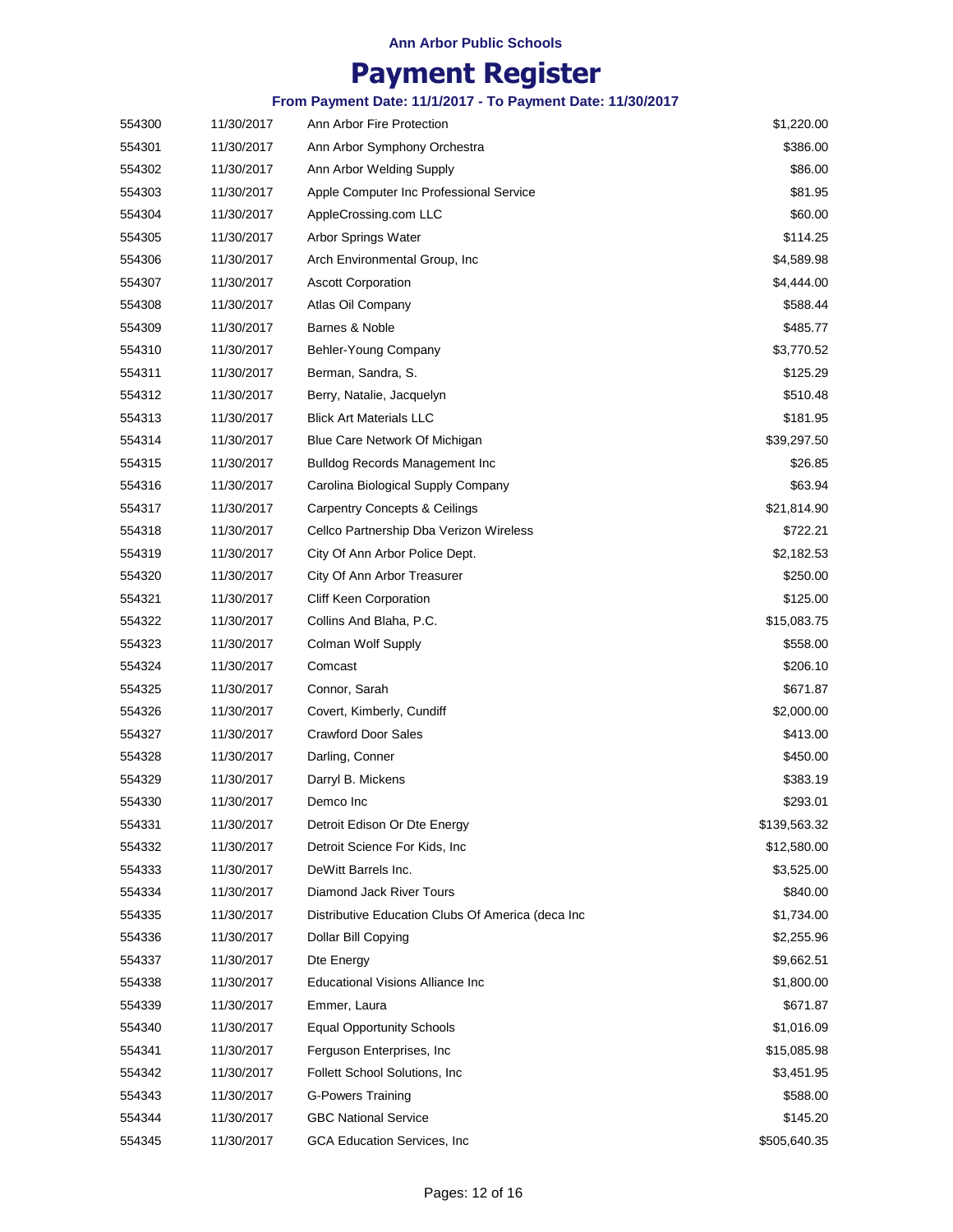## **Payment Register**

| 554346 | 11/30/2017 | Getaway Tours Inc                                  | \$1,415.00   |
|--------|------------|----------------------------------------------------|--------------|
| 554347 | 11/30/2017 | Gordon Food Service                                | \$2,838.55   |
| 554348 | 11/30/2017 | Goyette Mechanical Co                              | \$27,248.58  |
| 554349 | 11/30/2017 | Grainger                                           | \$388.68     |
| 554350 | 11/30/2017 | Great Lakes Environmental Service, Inc             | \$75.00      |
| 554351 | 11/30/2017 | Green, Jacquelyn, Marie                            | \$381.99     |
| 554352 | 11/30/2017 | Harbor Freight Tools                               | \$21.98      |
| 554353 | 11/30/2017 | Huntington National Bank                           | \$500.00     |
| 554354 | 11/30/2017 | Idelle Hammond-Sass Design                         | \$700.00     |
| 554355 | 11/30/2017 | IDN- Hardware Sales Inc.                           | \$5,197.13   |
| 554356 | 11/30/2017 | Image Market                                       | \$1,214.95   |
| 554357 | 11/30/2017 | Impressive Promotional Products Llc                | \$147.60     |
| 554358 | 11/30/2017 | Insectech                                          | \$1,265.00   |
| 554359 | 11/30/2017 | Integrated Design Soutions, LLC                    | \$4,975.00   |
| 554360 | 11/30/2017 | International Baccalaureate Organization           | \$600.00     |
| 554361 | 11/30/2017 | J W Pepper & Sons, Inc.                            | \$483.88     |
| 554362 | 11/30/2017 | James Lee Michaels Dba Avery Systems An            | \$3,053.00   |
| 554363 | 11/30/2017 | Jewish Family Services Of Washtenaw Cty Inc        | \$2,824.02   |
| 554364 | 11/30/2017 | <b>JMAM Solutions, LLC</b>                         | \$93.00      |
| 554365 | 11/30/2017 | Joseph Michael Fedel                               | \$648.29     |
| 554366 | 11/30/2017 | Junior Library Guild                               | \$918.00     |
| 554367 | 11/30/2017 | Katherine Renee Willson                            | \$480.00     |
| 554368 | 11/30/2017 | Kenneth Courtney Ray                               | \$640.00     |
| 554369 | 11/30/2017 | Kids Power LLC                                     | \$1,375.24   |
| 554370 | 11/30/2017 | Kone Incorporated                                  | \$622.45     |
| 554371 | 11/30/2017 | Konica Minolta Business Solutions                  | \$237.73     |
| 554372 | 11/30/2017 | Lab-Aids, Inc. Publ Div.                           | \$326.30     |
| 554373 | 11/30/2017 | Learning Gizmos, Inc.                              | \$199.00     |
| 554374 | 11/30/2017 | Lewis, Ryan, M                                     | \$2,500.00   |
| 554375 | 11/30/2017 | Lowe's Home Centers, Inc.                          | \$56.80      |
| 554376 | 11/30/2017 | Lynda Gronlund                                     | \$386.55     |
| 554377 | 11/30/2017 | Marathon Sportswear, Inc.                          | \$651.73     |
| 554378 | 11/30/2017 | Mcgraw-Hill School Education                       | \$2,803.15   |
| 554379 | 11/30/2017 | Mcnaughton-Mckay Electric                          | \$9,433.06   |
| 554380 | 11/30/2017 | Mea Financial Services Inc Group Term Life         | \$4,226.02   |
| 554381 | 11/30/2017 | <b>Mediscan Staffing Services</b>                  | \$1,917.50   |
| 554382 | 11/30/2017 | Meridian Winds LLC                                 | \$166.00     |
| 554383 | 11/30/2017 | Messa 370 (COBRA)                                  | \$4,768.94   |
| 554384 | 11/30/2017 | Messa (370)                                        | \$603,530.33 |
| 554385 | 11/30/2017 | Metro On Demand Express, Inc.                      | \$1,354.50   |
| 554386 | 11/30/2017 | Michael Harrington                                 | \$400.00     |
| 554387 | 11/30/2017 | Michigan Elem. Middle School Principals Assoc.     | \$349.00     |
| 554388 | 11/30/2017 | Michigan Event Parking, LLC                        | \$6,636.30   |
| 554389 | 11/30/2017 | Michigan Feldenkrais                               | \$507.59     |
| 554390 | 11/30/2017 | Michigan Interpreting Services, Inc.               | \$15,375.00  |
| 554391 | 11/30/2017 | Msboa - Treasurer District 12 Mi Schl Band & Orche | \$2,515.00   |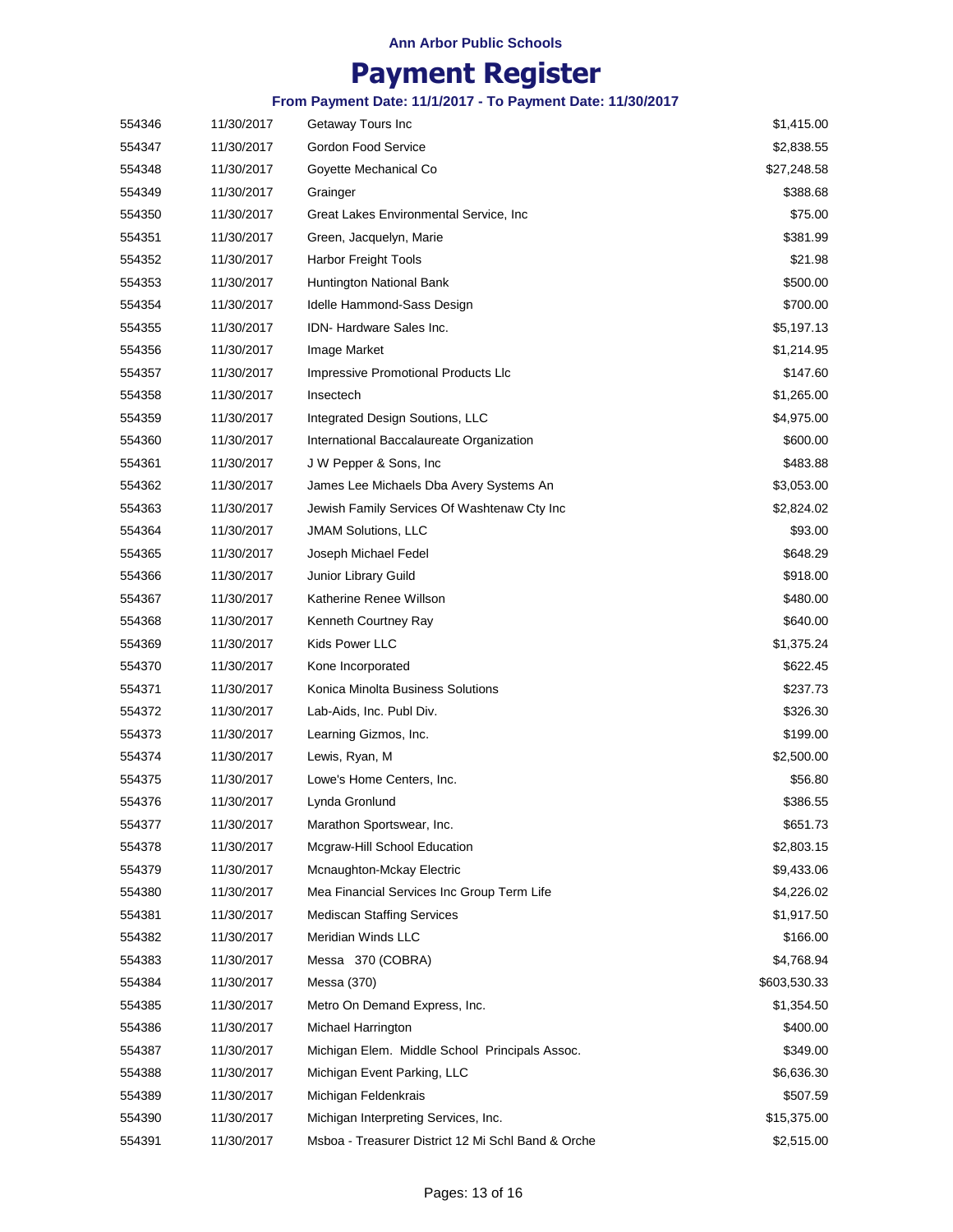## **Payment Register**

| 554392 | 11/30/2017 | Msboa - Treasurer District 12 Mi Schl Band & Orche       | \$185.00       |
|--------|------------|----------------------------------------------------------|----------------|
| 554393 | 11/30/2017 | Nancy Lybrink                                            | \$633.59       |
| 554394 | 11/30/2017 | Nelson Shantz Piano Service                              | \$525.00       |
| 554395 | 11/30/2017 | <b>New Readers Press</b>                                 | \$362.00       |
| 554396 | 11/30/2017 | Nicola's Books/little Professor Westgate                 | \$180.56       |
| 554397 | 11/30/2017 | NTG Enterprises, Inc.                                    | \$5,858.00     |
| 554398 | 11/30/2017 | NUCO <sub>2</sub> Inc                                    | \$309.92       |
| 554399 | 11/30/2017 | Office Depot                                             | \$2.227.98     |
| 554400 | 11/30/2017 | Pearson VUE                                              | \$29,970.00    |
| 554401 | 11/30/2017 | <b>Pediatric Therapy Associates</b>                      | \$48,450.00    |
| 554402 | 11/30/2017 | Perma-Bound Books                                        | \$822.30       |
| 554403 | 11/30/2017 | <b>Premier Environmental &amp; Construction Services</b> | \$18,340.00    |
| 554404 | 11/30/2017 | Presidio Infrastructure Solutions LLC                    | \$11,835.00    |
| 554405 | 11/30/2017 | Print Tech                                               | \$322.00       |
| 554406 | 11/30/2017 | <b>Priority Health</b>                                   | \$1,781,144.59 |
| 554407 | 11/30/2017 | <b>Project Grow Community Gardens</b>                    | \$721.33       |
| 554408 | 11/30/2017 | <b>Quill Corporation</b>                                 | \$2,287.04     |
| 554409 | 11/30/2017 | <b>Resolute Educational Solutions</b>                    | \$3,375.00     |
| 554410 | 11/30/2017 | <b>Risk Security</b>                                     | \$3,863.64     |
| 554411 | 11/30/2017 | Safety Systems, Inc.                                     | \$825.00       |
| 554412 | 11/30/2017 | Scholastic Inc                                           | \$3,433.27     |
| 554413 | 11/30/2017 | Scholastic Inc.                                          | \$2,373.36     |
| 554414 | 11/30/2017 | School Specialty Inc*                                    | \$939.41       |
| 554415 | 11/30/2017 | Screenline, Llc                                          | \$490.00       |
| 554416 | 11/30/2017 | Service Pro Plumbing & Environmental Contracting I       | \$3,062.46     |
| 554417 | 11/30/2017 | Service Sports Inc                                       | \$3,638.00     |
| 554418 | 11/30/2017 | Set-Seg (opt & Gtl)                                      | \$1,142.28     |
| 554419 | 11/30/2017 | Shamrock Floor Inc                                       | \$727.75       |
| 554420 | 11/30/2017 | Shar Products Co                                         | \$333.98       |
| 554421 | 11/30/2017 | Signs By Tomorrow                                        | \$76.70        |
| 554422 | 11/30/2017 | <b>SJS Educational Solutions</b>                         | \$3,150.00     |
| 554423 | 11/30/2017 | Specialized Balsa Wood LLC                               | \$187.34       |
| 554424 | 11/30/2017 | Spencer C Michaud                                        | \$1,081.20     |
| 554425 | 11/30/2017 | Staples Advantage                                        | \$2,736.27     |
| 554426 | 11/30/2017 | Sunglo Restoration Svcs Inc                              | \$33,933.21    |
| 554427 | 11/30/2017 | Support For Growing Families LLC                         | \$214.24       |
| 554428 | 11/30/2017 | The Heaney Group                                         | \$1,739.76     |
| 554429 | 11/30/2017 | The Library Store, Inc                                   | \$153.82       |
| 554430 | 11/30/2017 | The Reading Warehouse                                    | \$916.32       |
| 554431 | 11/30/2017 | The Regents of the University of Michigan                | \$32,864.50    |
| 554432 | 11/30/2017 | Time For Kids                                            | \$1,426.50     |
| 554433 | 11/30/2017 | Tobii Dynavox LLC                                        | \$2,236.50     |
| 554434 | 11/30/2017 | Toshiba Business Solutions Michigan                      | \$37,247.41    |
| 554435 | 11/30/2017 | Trane Co.                                                | \$8,401.71     |
| 554436 | 11/30/2017 | U Of M Varsity Tennis Center                             | \$3,210.75     |
| 554437 | 11/30/2017 | UA 190-IBEW 252, LLC                                     | \$100.00       |
|        |            |                                                          |                |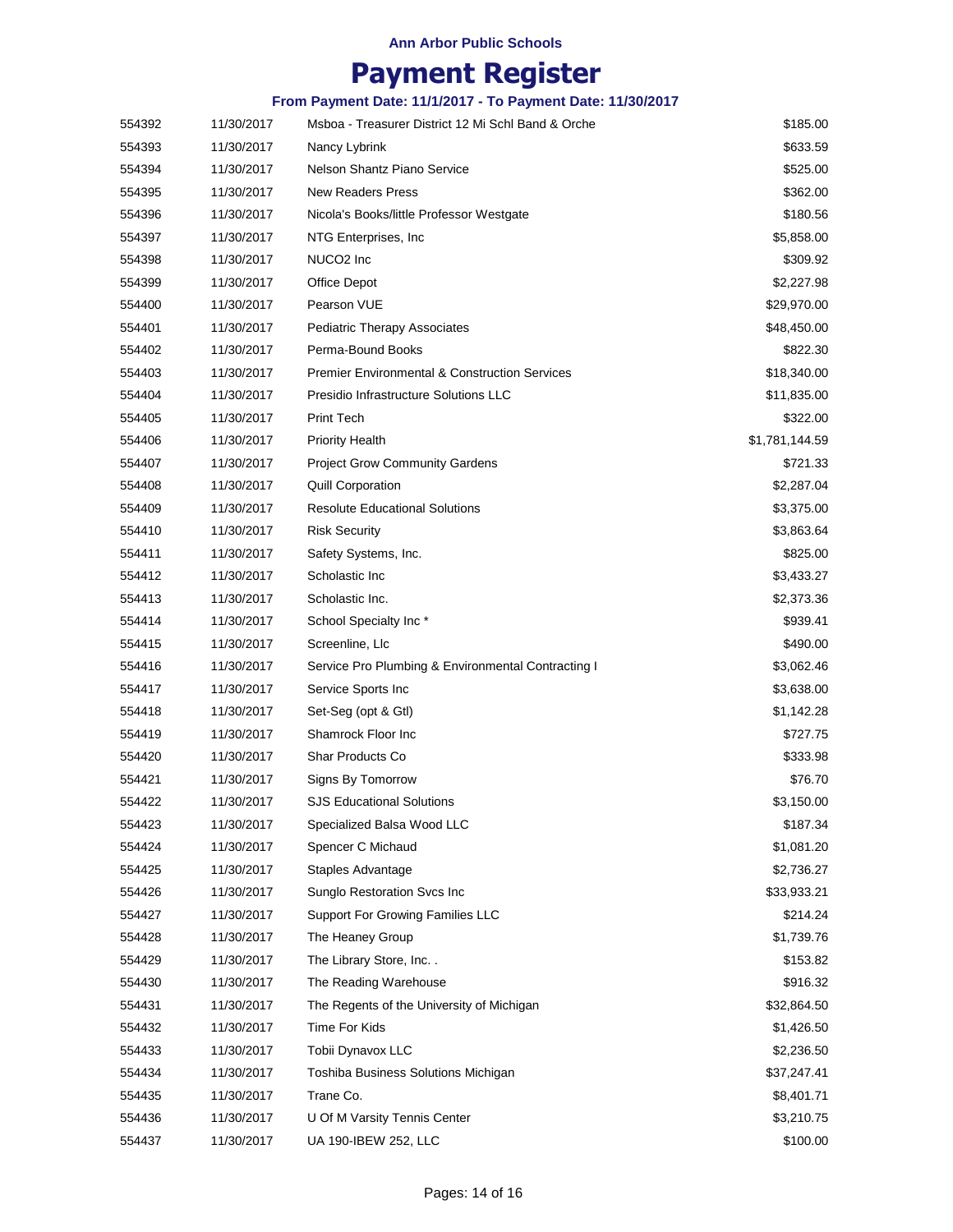# **Payment Register**

## **From Payment Date: 11/1/2017 - To Payment Date: 11/30/2017**

| 554438             | 11/30/2017 | Unit Packaging                                    | \$1,097.32                 |
|--------------------|------------|---------------------------------------------------|----------------------------|
| 554439             | 11/30/2017 | United Sonz Inc                                   | \$2,028.00                 |
| 554440             | 11/30/2017 | Univ Of Michigan Museum Of Natural History -      | \$381.00                   |
| 554441             | 11/30/2017 | <b>University Musical Society</b>                 | \$1,472.00                 |
| 554442             | 11/30/2017 | Unum Life Insurance Company Of America            | \$3,152.99                 |
| 554443             | 11/30/2017 | Unum Long/Short Term Insurance Company Of America | \$11,005.78                |
| 554444             | 11/30/2017 | US Foods, Inc.                                    | \$449.74                   |
| 554445             | 11/30/2017 | Vibbart, James, W.                                | \$7,182.75                 |
| 554446             | 11/30/2017 | Video And Internet Stuff, Llc                     | \$5,067.50                 |
| 554447             | 11/30/2017 | W.J.O'Neil Company                                | \$54,977.00                |
| 554448             | 11/30/2017 | Washtenaw Intermediate School District            | \$897.00                   |
| 554449             | 11/30/2017 | <b>Washtenaw Sand And Gravel</b>                  | \$1,809.05                 |
| 554450             | 11/30/2017 | West Interactive Services Corporation             | \$37,889.45                |
| 554451             | 11/30/2017 | William Robert Harrington                         | \$300.00                   |
| 554452             | 11/30/2017 | Wiltec Technologies, Inc.                         | \$3,438.00                 |
| 554453             | 11/30/2017 | <b>Wolverine Sports Supply</b>                    | \$762.66                   |
| 554454             | 11/30/2017 | Wolverine Supply Inc                              | \$4,787.90                 |
| 554455             | 11/30/2017 | <b>WT Cox Information Services</b>                | \$459.00                   |
| 554456             | 11/30/2017 | Edwards, Jennifer                                 | \$69.85                    |
| Type Check Totals: |            |                                                   | \$8,290,949.25             |
| <b>EFT</b>         |            |                                                   |                            |
| 155530             | 11/03/2017 | <b>PCMI</b>                                       | \$137,136.63               |
| 158310             | 11/13/2017 | State Of Michigan - Payroll Taxes                 | \$163,029.92               |
| 158311             | 11/13/2017 | <b>FICA - SOCIAL SECURITY</b>                     | \$724,984.24               |
| 158312             | 11/13/2017 | Internal Revenue Service - Payroll Taxes          | \$468,944.91               |
| 158313             | 11/16/2017 | <b>PCMI</b>                                       | \$13,102.04                |
| 161084             | 11/27/2017 | State Of Michigan - Payroll Taxes                 | \$160,249.60               |
| 161085             | 11/27/2017 | FICA -SOCIAL SECURITY                             | \$713,705.09               |
| 161086             | 11/27/2017 | Internal Revenue Service - Payroll Taxes          | \$459,217.14               |
| 161087             | 11/30/2017 | <b>PCMI</b>                                       | \$1,075.40                 |
| Type EFT Totals:   |            |                                                   | $\overline{$2,841,444.97}$ |

Chase-Checking - General Fund -Checking Totals

|                | <b>Transaction Amount Reconciled Amount</b> |
|----------------|---------------------------------------------|
| \$8,290,872.55 | \$8,276,611.93                              |
| \$0.00         | \$0.00                                      |
| \$76.70        | \$0.00                                      |
| \$0.00         | \$0.00                                      |
| \$8,290,949.25 | \$8,276,611.93                              |
|                |                                             |
|                | <b>Transaction Amount Reconciled Amount</b> |
| \$2,841,444.97 | \$0.00                                      |
| \$0.00         | \$0.00                                      |
| \$0.00         | \$0.00                                      |

\$2,841,444.97

\$0.00